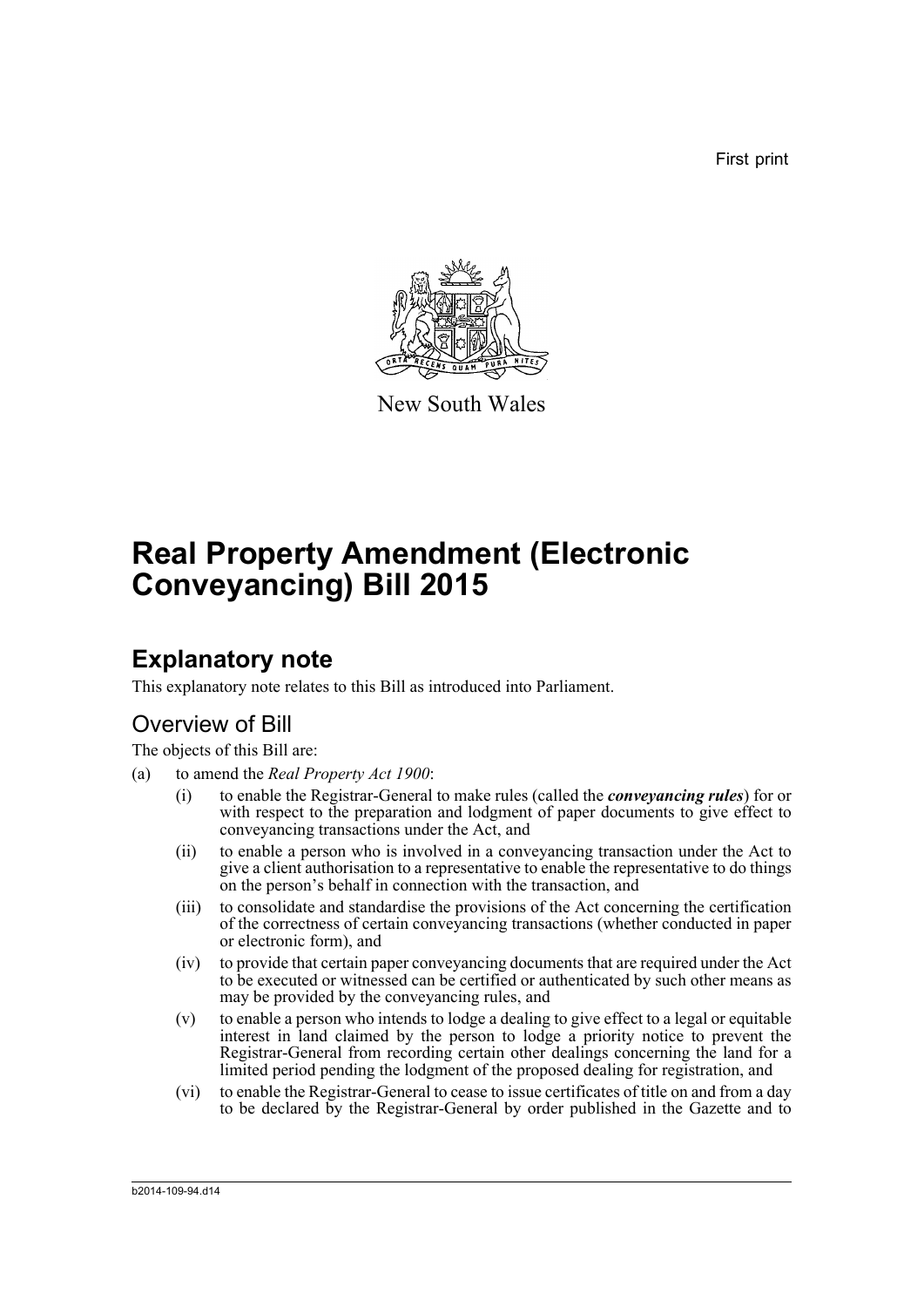confirm that, before that day, the Registrar-General may cease to issue certificates of title on a staged basis, and

- (vii) to provide that, after certificates of title are no longer issued, the Registrar-General may rely on either paper or electronic consents for certain conveyancing transactions given by the person who is recorded in the Register as having control of the right to deal in the land concerned, and
- (viii) to enable the Registrar-General to designate certain persons employed in the Public Service to be Deputy Registrars-General and to provide for their functions, and
- (ix) to enable an Australian address to be specified as an address for service in a caveat lodged under the Act, and
- (b) to make consequential amendments to the *Interpretation Act 1987* and *Real Property Regulation 2014*.

## Outline of provisions

**Clause 1** sets out the name (also called the short title) of the proposed Act.

**Clause 2** provides for the commencement of the proposed Act.

## **Schedule 1 Amendment of Real Property Act 1900 No 25**

### **1.1 Amendments concerning conveyancing rules**

**Schedule 1.1** amends the *Real Property Act 1900* (the *principal Act*):

- (a) to enable the Registrar-General to make rules (called the *conveyancing rules*) for or with respect to the preparation and lodgment of paper documents to give effect to conveyancing transactions under the Act, and
- (b) to define the term *conveyancing transaction* for this purpose in a manner consistent with the *Electronic Conveyancing National Law (NSW)*.

### **1.2 Amendments concerning client authorisations**

**Schedule 1.2** amends the principal Act:

- (a) to enable a law practice or licensed conveyancer to be authorised by a person under a client authorisation to carry out certain transactions on the person's behalf for the purposes of the principal Act, and
- (b) to define the term *authorised representative* for this purpose, and
- (c) to provide for the effect of signatures under a client authorisation (and the repudiation of such signatures).

The provisions to be inserted are modelled on those in the *Electronic Conveyancing National Law (NSW)* and they also provide that a client authorisation under that Law can also have effect as a client authorisation under the principal Act.

### **1.3 Amendment concerning certifications of correctness**

**Schedule 1.3** amends the principal Act to consolidate the provisions of sections 117 and 117A into one section concerning the certification of the correctness of certain conveyancing transactions (whether conducted in paper or electronic form).

### **1.4 Amendment concerning execution and attestation**

**Schedule 1.4** amends the principal Act to provide that certain paper conveyancing documents that are required to be executed or witnessed under the principal Act can be certified or authenticated by such other means as may be provided by the conveyancing rules.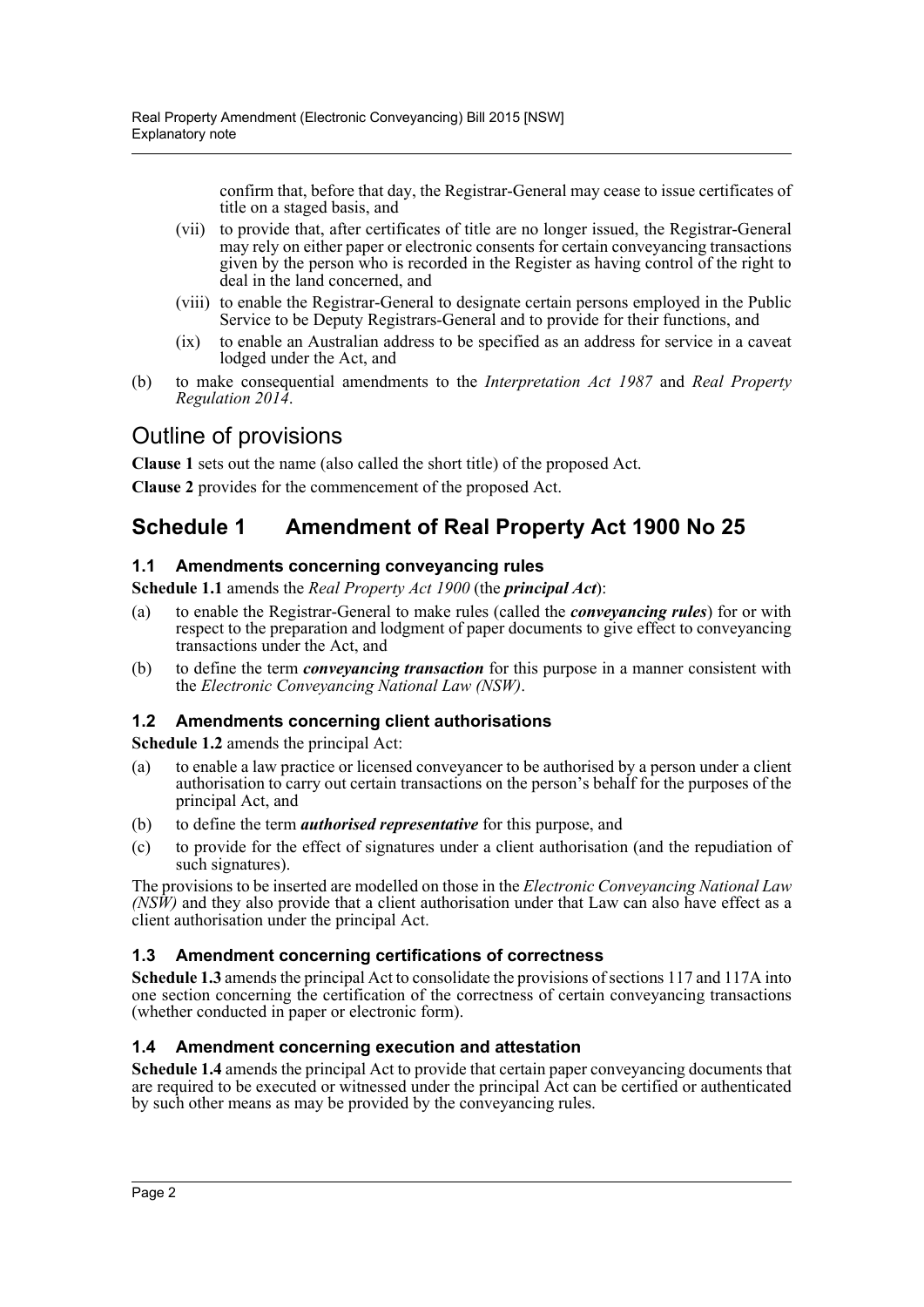### **1.5 Amendments concerning priority notices**

**Schedule 1.5** amends the principal Act to insert a new Part 7B that deals with priority notices.

The new Part will enable a person who intends to lodge a dealing to give effect to a legal or equitable interest in land claimed by the person to lodge a priority notice. The lodgment of a priority notice will reserve the priority of the dealings specified in the notice by preventing the Registrar-General from registering certain other dealings and plans concerning the land for a limited period (initially  $60$  days, with the possibility of an extension to 90 days) pending the lodgment of the proposed dealings for registration.

The new Part also provides for the following:

- (a) interpretative provisions (see proposed section 74S),
- (b) requirements with respect to the lodgment of priority notices (see proposed section 74T),
- (c) the recording, and removal of such recordings, in the Register under the Act by the Registrar-General (see proposed sections 74U and 74X (2)),
- (d) the circumstances when priority notices cease to have effect (see proposed section 74V),
- (e) the effect of priority notices (see proposed section 74W),
- (f) the withdrawal of priority notices by persons lodging such notices, whether voluntarily or by order of the Supreme Court (see proposed sections 74X (1) and 74Y),
- (g) the liability to pay compensation for pecuniary loss in connection with the lodgment of, or the refusal or failure to withdraw, priority notices where there has been no reasonable cause for the lodgment or the refusal or failure to withdraw (see proposed section 74Z).

Schedule 1.5 also makes a number of amendments to the principal Act that are consequential on the creation of priority notices.

#### **1.6 Amendments concerning certificates of title and consents**

**Schedule 1.6** amends the principal Act:

- (a) to enable the Registrar-General to cease to issue certificates of title on and from a day to be declared by the Registrar-General by order published in the Gazette, and
- (b) to enable consents to certain conveyancing transactions involving land for which there is no certificate of title to be given in either paper or electronic form once certificates of title can no longer be issued, and
- (c) to confirm that, before that day, the Registrar-General may cease to issue certificates of titles to particular classes of persons on a staged basis under section 33AA of the principal Act.

#### **1.7 Amendments concerning Registrar-General and Deputy Registrars-General**

**Schedule 1.7** amends the principal Act:

- (a) to insert a definition of *Registrar-General* in the Act, and
- (b) to enable the Registrar-General to designate certain persons employed in the Public Service to be Deputy Registrars-General or the Senior Deputy Registrar-General, and
- (c) to provide for the circumstances in which a Deputy Registrar-General may act as the Registrar-General when there is no Registrar-General or the Registrar-General is absent from duty, and
- (d) to provide for the functions of Deputy Registrars-General (including the delegation to them of functions of the Registrar-General by the Registrar-General).

#### **1.8 Amendments concerning service of notices on caveators**

**Schedule 1.8** amends the principal Act to enable an Australian address to be specified as an address for service in a caveat lodged under the principal Act.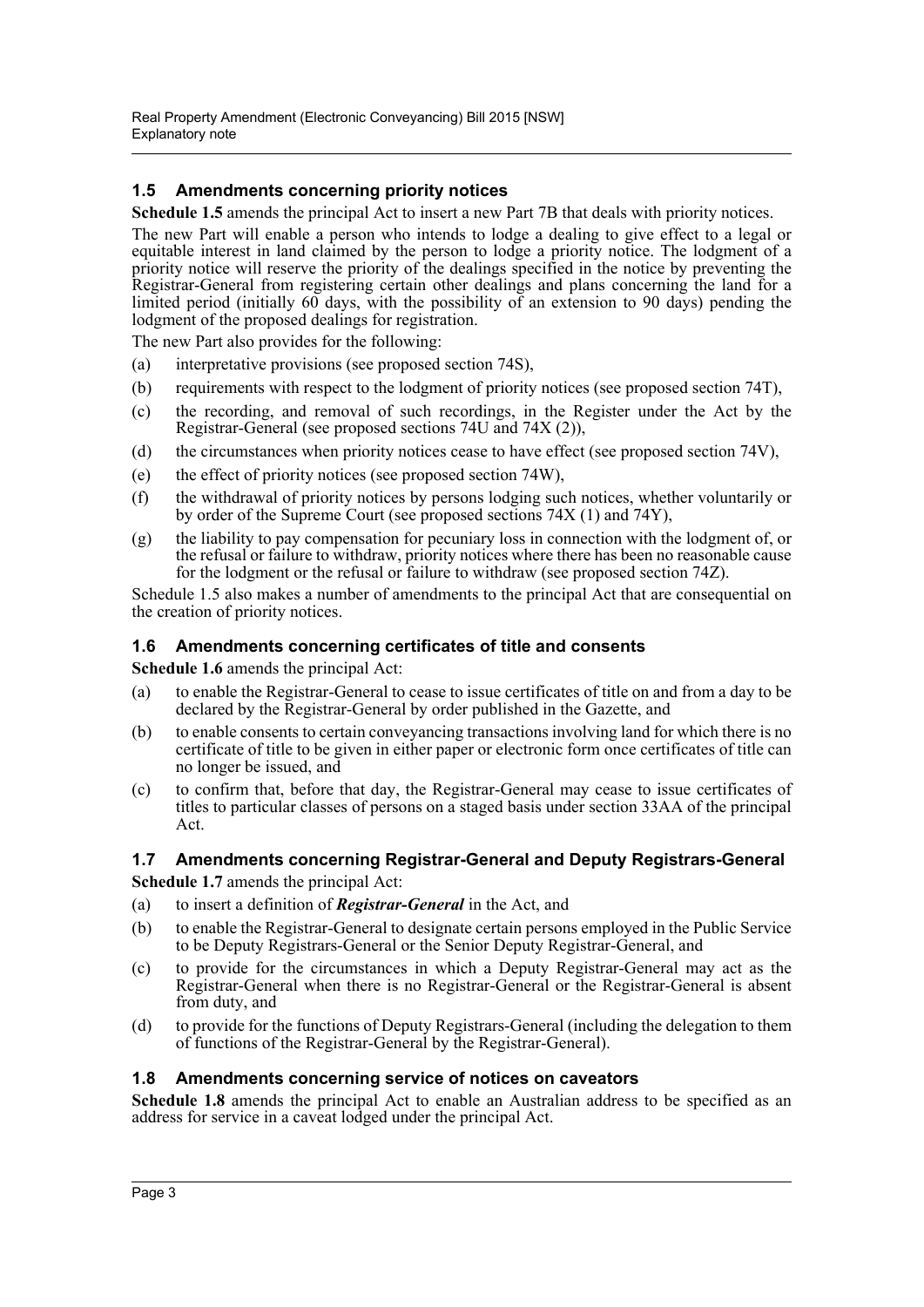## **Schedule 2 Consequential amendment of other legislation**

**Schedule 2.1** substitutes the definition of *Registrar-General* in the *Interpretation Act 1987* with a definition that is consistent with the definition to be inserted by Schedule 1.7.

**Schedule 2.2** makes an amendment to the *Real Property Regulation 2014* that is consequential on the amendment made by Schedule 1.3.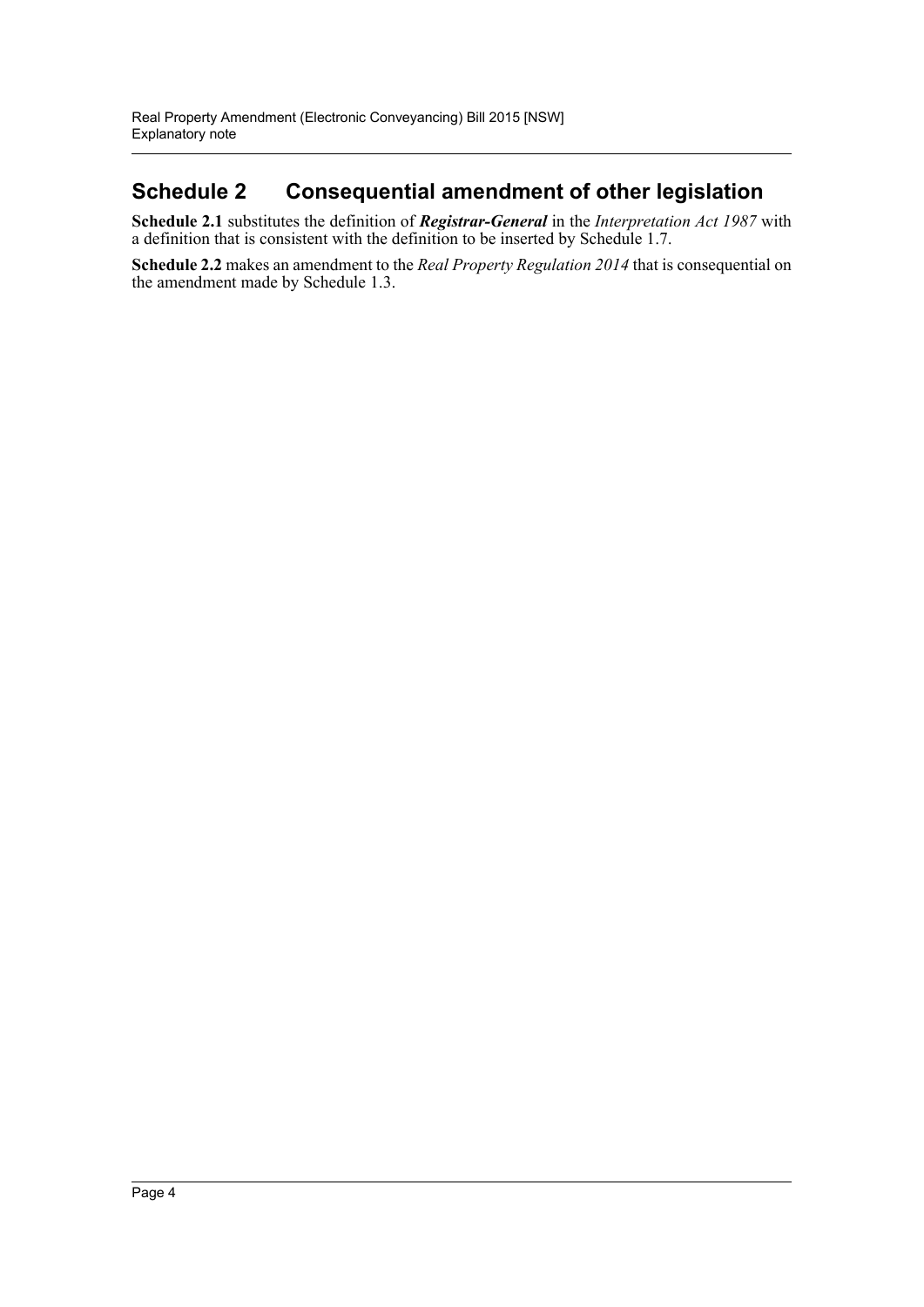First print



New South Wales

# **Real Property Amendment (Electronic Conveyancing) Bill 2015**

# **Contents**

|            |                                              | Page |
|------------|----------------------------------------------|------|
|            |                                              |      |
|            | Name of Act                                  | 2    |
|            | Commencement                                 | 2    |
| Schedule 1 | Amendment of Real Property Act 1900 No 25    | 3    |
| Schedule 2 | Consequential amendment of other legislation | 16   |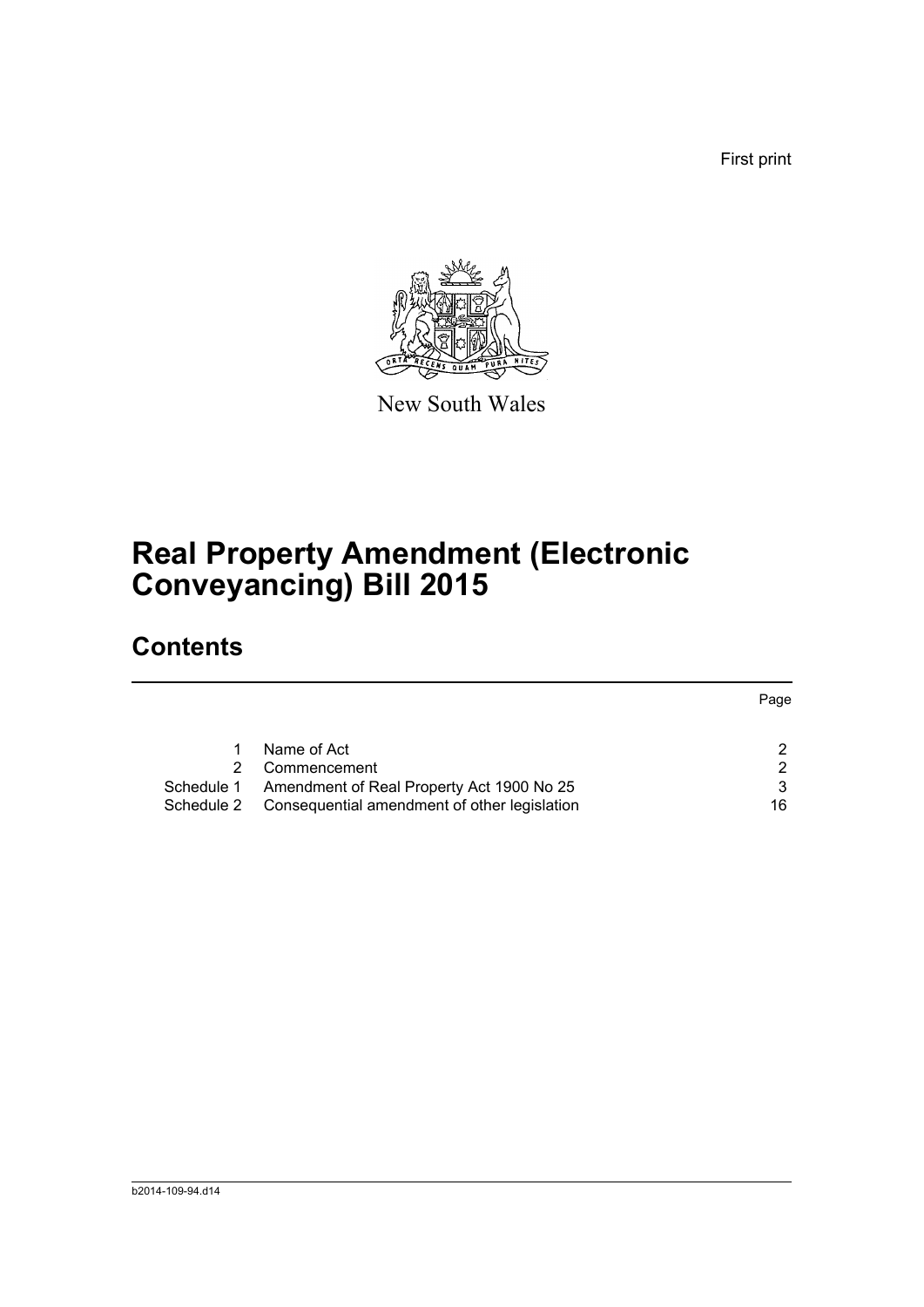

New South Wales

# **Real Property Amendment (Electronic Conveyancing) Bill 2015**

No , 2015

## **A Bill for**

An Act to amend the *Real Property Act 1900* to make provision for the alignment of paper and electronic conveyancing practices and to facilitate the adoption of electronic conveyancing practices; and to make consequential amendments to certain other legislation.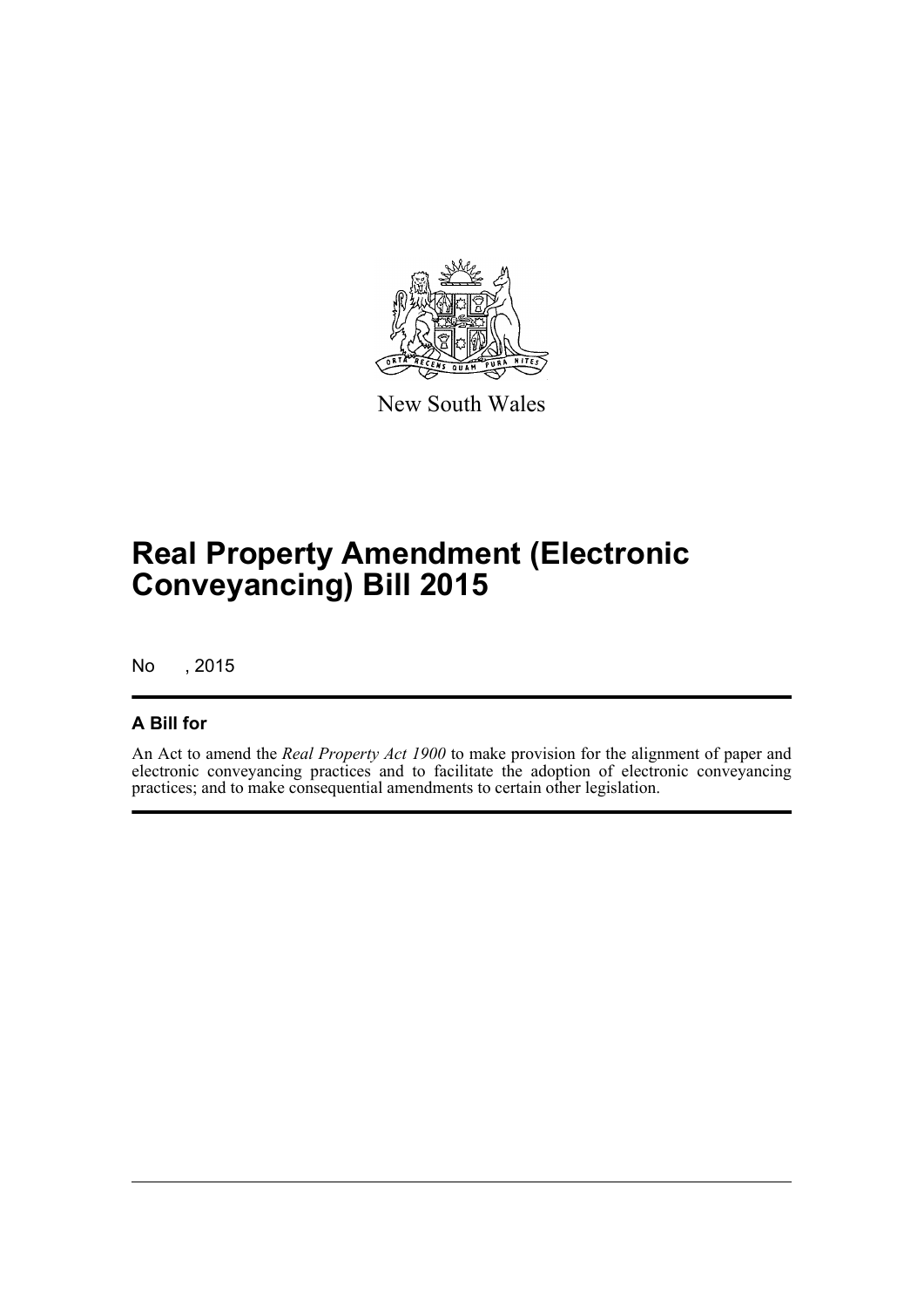Real Property Amendment (Electronic Conveyancing) Bill 2015 [NSW]

<span id="page-6-1"></span><span id="page-6-0"></span>

|              | The Legislature of New South Wales enacts:                                                                            |        |  |  |  |
|--------------|-----------------------------------------------------------------------------------------------------------------------|--------|--|--|--|
| Name of Act  |                                                                                                                       |        |  |  |  |
|              | This Act is the Real Property Amendment (Electronic Conveyancing) Act 2015.                                           | 3      |  |  |  |
| Commencement |                                                                                                                       |        |  |  |  |
| (1)          | This Act commences on a day or days to be appointed by proclamation, except as<br>otherwise provided by this section. | 5<br>6 |  |  |  |
| (2)          | Schedules 1.6 [3] and [4], 1.7 and 2.1 commence on the date of assent to this Act.                                    | 7      |  |  |  |
| (3)          | Schedule 2.2 commences on the day on which Schedule 1.3 commences.                                                    | 8      |  |  |  |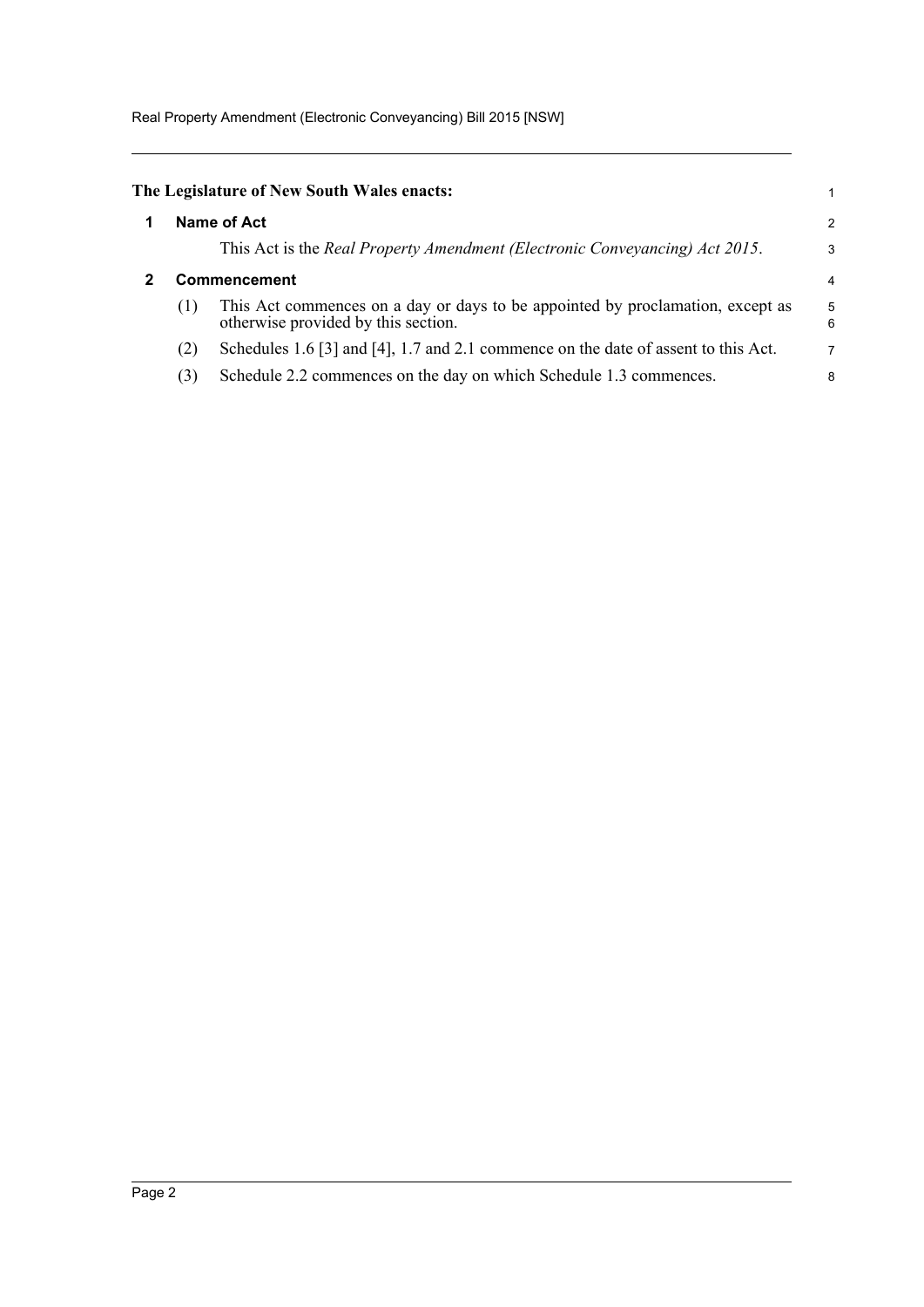<span id="page-7-0"></span>

|     | <b>Schedule 1</b> |                              |          |                           | <b>Amendment of Real Property Act 1900 No 25</b>                                                                                                                                                                                                                                                                           | $\mathbf{1}$             |
|-----|-------------------|------------------------------|----------|---------------------------|----------------------------------------------------------------------------------------------------------------------------------------------------------------------------------------------------------------------------------------------------------------------------------------------------------------------------|--------------------------|
| 1.1 |                   |                              |          |                           | Amendments concerning conveyancing rules                                                                                                                                                                                                                                                                                   | 2                        |
| [1] |                   | <b>Section 3 Definitions</b> |          |                           |                                                                                                                                                                                                                                                                                                                            | 3                        |
|     |                   |                              |          |                           | Insert in alphabetical order in section $3(1)(a)$ :                                                                                                                                                                                                                                                                        | 4                        |
|     |                   |                              |          | section 12E.              | <b>Conveyancing rules—The rules determined by the Registrar-General under</b>                                                                                                                                                                                                                                              | $\sqrt{5}$<br>6          |
|     |                   |                              | applies. |                           | <b>Conveyancing transaction—A</b> conveyancing transaction within the meaning<br>of the Electronic Conveyancing National Law (NSW) to which this Act                                                                                                                                                                       | $\overline{7}$<br>8<br>9 |
| [2] |                   | <b>Section 12E</b>           |          |                           |                                                                                                                                                                                                                                                                                                                            | 10                       |
|     |                   |                              |          | Insert after section 12D: |                                                                                                                                                                                                                                                                                                                            | 11                       |
|     | 12E               |                              |          | <b>Conveyancing rules</b> |                                                                                                                                                                                                                                                                                                                            | 12                       |
|     |                   | (1)                          |          |                           | <b>Making of conveyancing rules</b>                                                                                                                                                                                                                                                                                        | 13                       |
|     |                   |                              |          |                           | The Registrar-General may from time to time determine, in writing, rules for<br>or with respect to the preparation and lodgment otherwise than electronically<br>of paper documents to give effect to conveyancing transactions (the<br><i>convevancing rules</i> ), including rules for or with respect to the following: | 14<br>15<br>16<br>17     |
|     |                   |                              | (a)      |                           | the verification of identity and authority, including:                                                                                                                                                                                                                                                                     | 18                       |
|     |                   |                              |          | (i)                       | the standards to which identity and authority are to be verified,<br>and                                                                                                                                                                                                                                                   | 19<br>20                 |
|     |                   |                              |          | (ii)                      | the classes of persons in respect of whom identity and authority<br>are to be verified, and                                                                                                                                                                                                                                | 21<br>22                 |
|     |                   |                              |          | (iii)                     | the classes of paper documents in relation to which verification<br>of identity and authority requirements apply, and                                                                                                                                                                                                      | 23<br>24                 |
|     |                   |                              |          | (iv)                      | the classes of persons who can undertake verification of identity<br>and authority, and                                                                                                                                                                                                                                    | 25<br>26                 |
|     |                   |                              |          | (v)                       | any supporting evidence and retention requirements,                                                                                                                                                                                                                                                                        | 27                       |
|     |                   |                              | (b)      |                           | client authorisations, including:                                                                                                                                                                                                                                                                                          | 28                       |
|     |                   |                              |          | (i)<br>(ii)               | the form of a client authorisation, and<br>the classes of paper documents to which a client authorisation<br>applies, and                                                                                                                                                                                                  | 29<br>30<br>31           |
|     |                   |                              |          | (iii)                     | any supporting evidence and retention requirements,                                                                                                                                                                                                                                                                        | 32                       |
|     |                   |                              | (c)      |                           | matters to be certified, or relating to the certification of matters, for the<br>purposes of paper documents, including:                                                                                                                                                                                                   | 33<br>34                 |
|     |                   |                              |          | (i)                       | the form of certifications, and                                                                                                                                                                                                                                                                                            | 35                       |
|     |                   |                              |          | (ii)                      | the classes of persons who may certify those matters, and                                                                                                                                                                                                                                                                  | 36                       |
|     |                   |                              |          | (iii)                     | any supporting evidence and retention requirements,                                                                                                                                                                                                                                                                        | 37                       |
|     |                   |                              | (d)      |                           | the retention of documents supporting or authenticating paper<br>documents generally, including periods of retention,                                                                                                                                                                                                      | 38<br>39                 |
|     |                   |                              | (e)      |                           | the classes of conveyancing transactions that must be lodged using an<br>Electronic Lodgment Network instead of by means of paper documents,                                                                                                                                                                               | 40<br>41                 |
|     |                   |                              | (f)      |                           | the obligations of persons lodging paper documents (including<br>warranties and representations),                                                                                                                                                                                                                          | 42<br>43                 |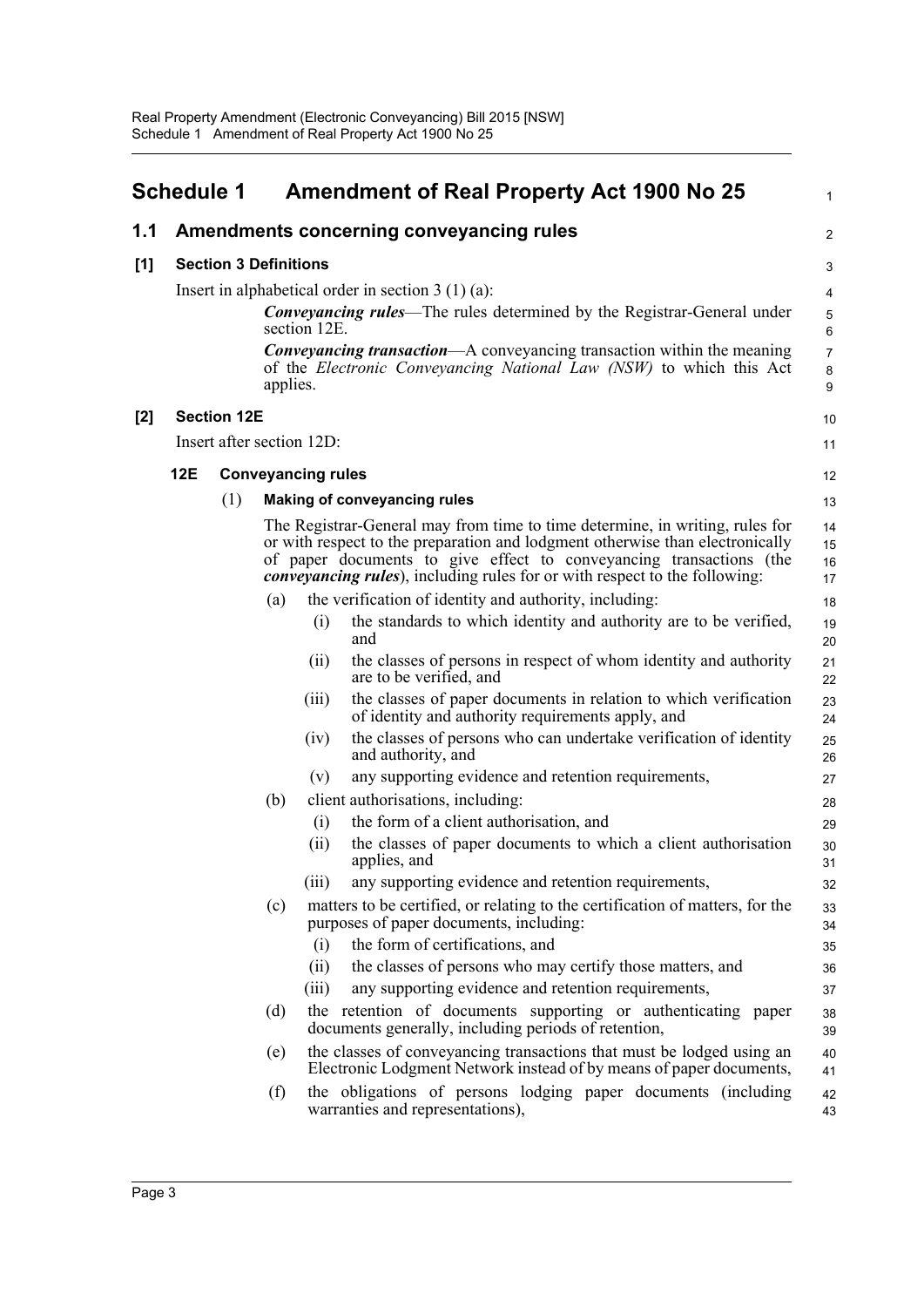|      | (g)                                                                                                                                                                                                                                                                                                | the execution and attestation of paper documents that give effect to<br>conveyancing transactions (including providing for certification,<br>authentication or other alternatives to execution or attestation to prove<br>or establish such transactions),                                                                                                                           | $\mathbf{1}$<br>$\overline{2}$<br>3<br>$\overline{4}$ |  |  |  |  |
|------|----------------------------------------------------------------------------------------------------------------------------------------------------------------------------------------------------------------------------------------------------------------------------------------------------|--------------------------------------------------------------------------------------------------------------------------------------------------------------------------------------------------------------------------------------------------------------------------------------------------------------------------------------------------------------------------------------|-------------------------------------------------------|--|--|--|--|
|      | (h)                                                                                                                                                                                                                                                                                                | any other matter that by this Act or the regulations is required or<br>permitted to be dealt with by the conveyancing rules.                                                                                                                                                                                                                                                         | 5<br>6                                                |  |  |  |  |
| (2)  |                                                                                                                                                                                                                                                                                                    | <b>Publication of conveyancing rules</b>                                                                                                                                                                                                                                                                                                                                             | $\overline{7}$                                        |  |  |  |  |
|      |                                                                                                                                                                                                                                                                                                    | The Registrar-General must ensure that the following are publicly available:                                                                                                                                                                                                                                                                                                         | 8                                                     |  |  |  |  |
|      | (a)                                                                                                                                                                                                                                                                                                | the current conveyancing rules,                                                                                                                                                                                                                                                                                                                                                      | 9                                                     |  |  |  |  |
|      | (b)                                                                                                                                                                                                                                                                                                | all superseded versions of the conveyancing rules.                                                                                                                                                                                                                                                                                                                                   | 10                                                    |  |  |  |  |
| (3)  |                                                                                                                                                                                                                                                                                                    | The conveyancing rules, and any changes to them, must be made publicly<br>available at least 20 business days before the conveyancing rules or, as the case<br>requires, the changes take effect.                                                                                                                                                                                    | 11<br>12<br>13                                        |  |  |  |  |
| (4)  | However, changes to the conveyancing rules may take effect within a shorter<br>14<br>period (including immediately on being made publicly available), if the<br>15<br>Registrar-General is satisfied that the changes need to take effect urgently<br>16<br>because an emergency situation exists. |                                                                                                                                                                                                                                                                                                                                                                                      |                                                       |  |  |  |  |
| (5)  |                                                                                                                                                                                                                                                                                                    | For the purposes of subsection $(4)$ , an emergency situation exists if the<br>Registrar-General considers that, because of the occurrence of an event or the<br>existence of particular circumstances, the operation, security, integrity or<br>stability of an Electronic Lodgment Network or the Register or the land titles<br>system is being, or is likely to be, jeopardised. | 18<br>19<br>20<br>21<br>22                            |  |  |  |  |
| (6)  |                                                                                                                                                                                                                                                                                                    | Documents may be made publicly available in accordance with this section in<br>any manner the Registrar-General considers appropriate, including (without<br>limitation) by means of a website.                                                                                                                                                                                      | 23<br>24<br>25                                        |  |  |  |  |
| (7)  |                                                                                                                                                                                                                                                                                                    | It is sufficient compliance with subsection $(2)$ (b) if a superseded version of<br>the conveyancing rules (other than the most recently superseded version) is<br>publicly available only on request made to the Registrar-General.                                                                                                                                                 | 26<br>27<br>28                                        |  |  |  |  |
| (8)  |                                                                                                                                                                                                                                                                                                    | <b>Compliance with conveyancing rules</b>                                                                                                                                                                                                                                                                                                                                            | 29                                                    |  |  |  |  |
|      |                                                                                                                                                                                                                                                                                                    | A person lodging a paper document giving effect to a conveyancing<br>transaction must comply with the conveyancing rules.                                                                                                                                                                                                                                                            | 30<br>31                                              |  |  |  |  |
| (9)  |                                                                                                                                                                                                                                                                                                    | The Registrar-General:                                                                                                                                                                                                                                                                                                                                                               | 32                                                    |  |  |  |  |
|      | (a)                                                                                                                                                                                                                                                                                                | may refuse to accept or register, or may reject, a conveyancing<br>transaction that does not comply with the requirements of the<br>conveyancing rules relating to the transaction, and                                                                                                                                                                                              | 33<br>34<br>35                                        |  |  |  |  |
|      | (b)                                                                                                                                                                                                                                                                                                | if the Registrar-General is satisfied that a person has contravened the<br>conveyancing rules—may do either or both of the following:                                                                                                                                                                                                                                                | 36<br>37                                              |  |  |  |  |
|      |                                                                                                                                                                                                                                                                                                    | (i)<br>suspend any right or other entitlement of the person to lodge<br>documents giving effect to conveyancing transactions, for a<br>period not exceeding 21 days, for a particular contravention,                                                                                                                                                                                 | 38<br>39<br>40                                        |  |  |  |  |
|      |                                                                                                                                                                                                                                                                                                    | impose such conditions on any right or other entitlement of the<br>(ii)<br>person to lodge documents giving effect to conveyancing<br>transactions as the Registrar-General considers appropriate so as<br>to prevent further contraventions.                                                                                                                                        | 41<br>42<br>43<br>44                                  |  |  |  |  |
| (10) |                                                                                                                                                                                                                                                                                                    | The Registrar-General may waive compliance with all or any provisions of the<br>conveyancing rules if the Registrar-General is satisfied that granting the<br>waiver is reasonable in all the circumstances.                                                                                                                                                                         | 45<br>46<br>47                                        |  |  |  |  |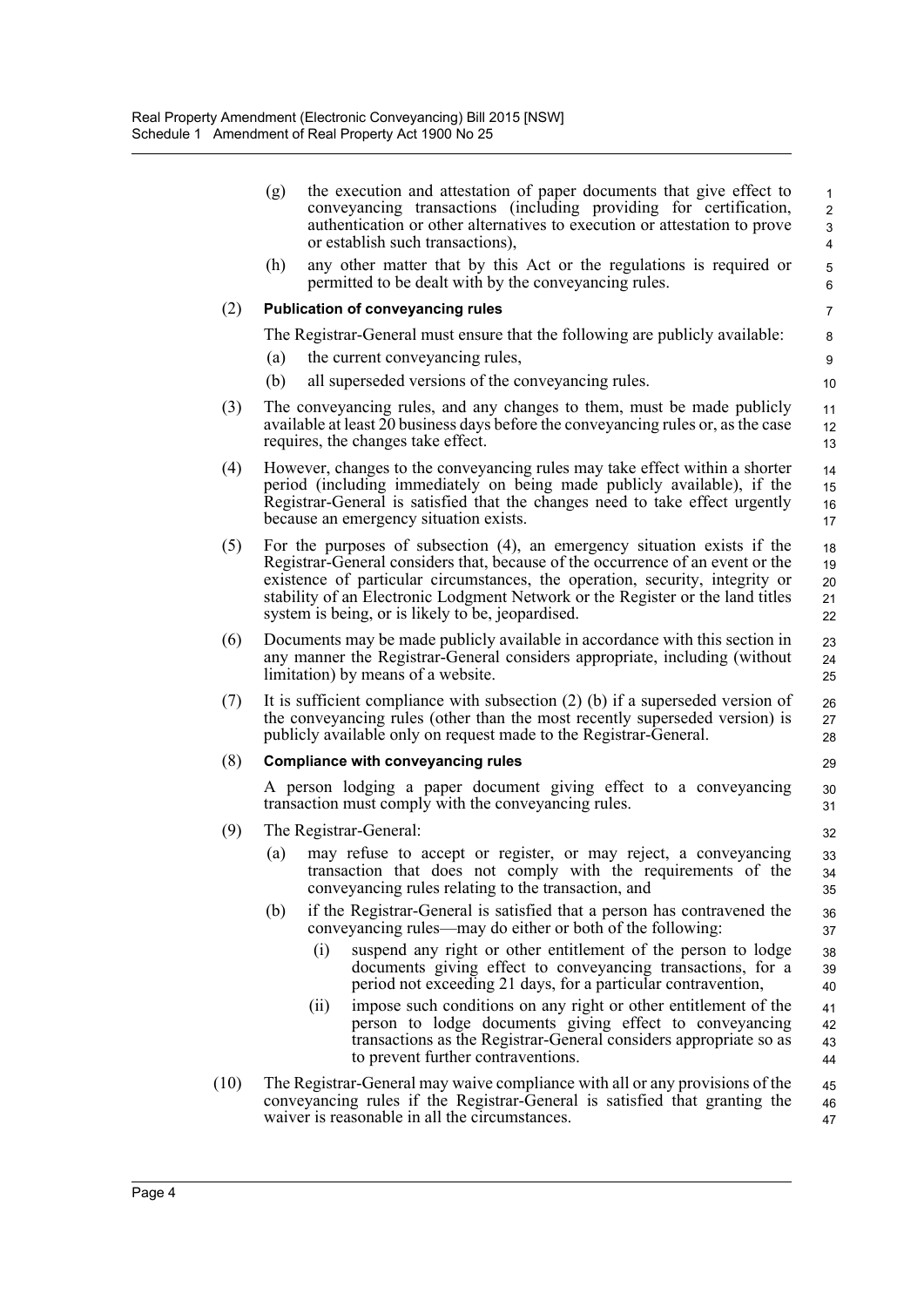|       |                                                     | (11)                         |     | A waiver under subsection (10) may:                                                                                                                                                                                                                                                                                                                                                             | $\mathbf{1}$                             |  |  |
|-------|-----------------------------------------------------|------------------------------|-----|-------------------------------------------------------------------------------------------------------------------------------------------------------------------------------------------------------------------------------------------------------------------------------------------------------------------------------------------------------------------------------------------------|------------------------------------------|--|--|
|       |                                                     |                              | (a) | be total or partial, and                                                                                                                                                                                                                                                                                                                                                                        | $\overline{c}$                           |  |  |
|       |                                                     |                              | (b) | apply generally to all persons or conveyancing transactions, or be<br>limited in its application to particular persons or conveyancing<br>transactions or particular classes of persons or conveyancing<br>transactions, and                                                                                                                                                                    | 3<br>4<br>$\mathbf 5$<br>$6\phantom{1}6$ |  |  |
|       |                                                     |                              | (c) | apply generally or be limited in its application by reference to specified<br>exceptions or factors, and                                                                                                                                                                                                                                                                                        | $\overline{7}$<br>8                      |  |  |
|       |                                                     |                              | (d) | apply indefinitely or for a specified period, and                                                                                                                                                                                                                                                                                                                                               | 9                                        |  |  |
|       |                                                     |                              | (e) | be unconditional or subject to conditions or restrictions.                                                                                                                                                                                                                                                                                                                                      | 10                                       |  |  |
|       |                                                     | (12)                         |     | <b>Effect on other legislative provisions</b>                                                                                                                                                                                                                                                                                                                                                   | 11                                       |  |  |
|       |                                                     |                              |     | Nothing in this section limits any other power conferred on the<br>Registrar-General by another provision of this Part or any other Act.                                                                                                                                                                                                                                                        | 12<br>13                                 |  |  |
| 1.2   |                                                     |                              |     | <b>Amendments concerning client authorisations</b>                                                                                                                                                                                                                                                                                                                                              | 14                                       |  |  |
| [1]   |                                                     | <b>Section 3 Definitions</b> |     |                                                                                                                                                                                                                                                                                                                                                                                                 | 15                                       |  |  |
|       | Insert in alphabetical order in section $3(1)(a)$ : |                              |     |                                                                                                                                                                                                                                                                                                                                                                                                 |                                          |  |  |
|       |                                                     |                              |     | <b>Authorised representative—A</b> law practice or licensed conveyancer (or firm<br>of licensed conveyancers) authorised under a client authorisation to represent<br>a party to a conveyancing transaction in connection with the execution or<br>lodgment of documents that give effect to that transaction.<br><b>Client authorisation—A</b> client authorisation as defined by section 107. | 17<br>18<br>19<br>20<br>21               |  |  |
|       |                                                     |                              |     | <b>Firm</b> of licensed conveyancers—A firm of licensees within the meaning of the<br>Conveyancers Licensing Act 2003.                                                                                                                                                                                                                                                                          | 22<br>23                                 |  |  |
|       |                                                     |                              |     | Law practice-A law practice within the meaning of the Legal Profession<br>Act 2004.                                                                                                                                                                                                                                                                                                             | 24<br>25                                 |  |  |
| $[2]$ | Sections 107 and 108                                |                              |     |                                                                                                                                                                                                                                                                                                                                                                                                 |                                          |  |  |
|       | Insert after section 106:                           |                              |     |                                                                                                                                                                                                                                                                                                                                                                                                 |                                          |  |  |
|       | 107                                                 |                              |     | <b>Client authorisations</b>                                                                                                                                                                                                                                                                                                                                                                    | 28                                       |  |  |
|       |                                                     | (1)                          |     | For the purposes of this Act, a <i>client authorisation</i> is a document:                                                                                                                                                                                                                                                                                                                      | 29                                       |  |  |
|       |                                                     |                              | (a) | that is in the form required by the conveyancing rules, and                                                                                                                                                                                                                                                                                                                                     | 30                                       |  |  |
|       |                                                     |                              |     | (b) by which a party to a conveyancing transaction authorises a law practice<br>or licensed conveyancer (or firm of licensed conveyancers) to do one or<br>more things on the party's behalf in connection with the transaction.                                                                                                                                                                | 31<br>32<br>33                           |  |  |
|       |                                                     | (2)                          |     | Without limiting subsection $(1)$ (b), a client authorisation may authorise the<br>authorised representative to do any of the following:                                                                                                                                                                                                                                                        | 34<br>35                                 |  |  |
|       |                                                     |                              | (a) | sign documents giving effect to conveyancing transactions on behalf of<br>a person being represented,                                                                                                                                                                                                                                                                                           | 36<br>37                                 |  |  |
|       |                                                     |                              | (b) | present documents giving effect to conveyancing transactions for<br>lodgment,                                                                                                                                                                                                                                                                                                                   | 38<br>39                                 |  |  |
|       |                                                     |                              | (c) | authorise or complete any associated financial transaction.                                                                                                                                                                                                                                                                                                                                     | 40                                       |  |  |

 $[1]$ 

**[2]**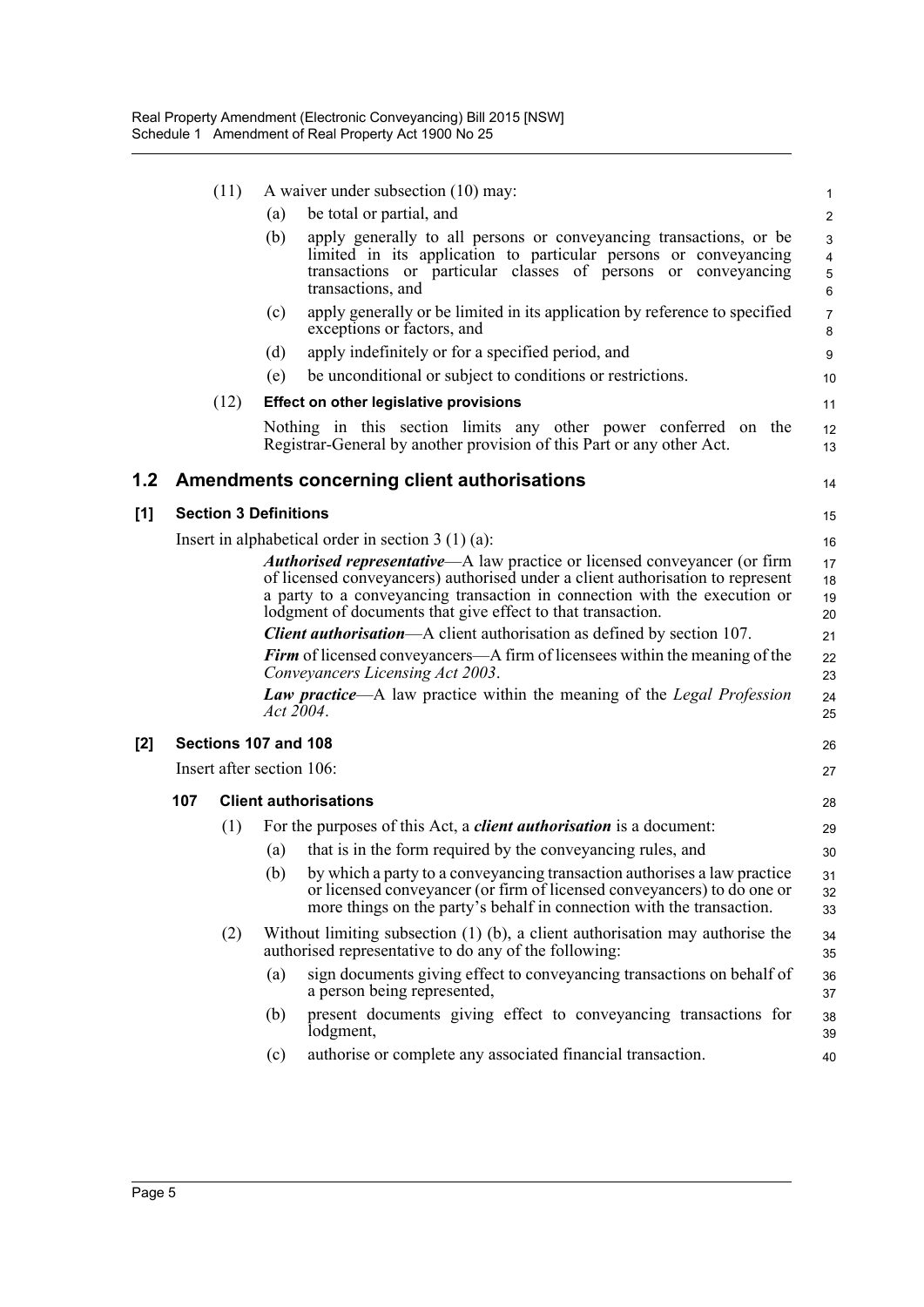|     | (3) |                                                                                                                                     | A properly completed client authorisation:                                                                                                                                                                                                                                                                                                                                    | $\mathbf{1}$                       |  |  |  |  |
|-----|-----|-------------------------------------------------------------------------------------------------------------------------------------|-------------------------------------------------------------------------------------------------------------------------------------------------------------------------------------------------------------------------------------------------------------------------------------------------------------------------------------------------------------------------------|------------------------------------|--|--|--|--|
|     |     | (a)                                                                                                                                 | has effect according to its terms, and                                                                                                                                                                                                                                                                                                                                        | $\overline{c}$                     |  |  |  |  |
|     |     | (b)                                                                                                                                 | is not a power of attorney for the purposes of any other law relating to<br>powers of attorney.                                                                                                                                                                                                                                                                               | 3<br>4                             |  |  |  |  |
|     | (4) |                                                                                                                                     | If a document is signed on a person's behalf by an authorised associate of the<br>authorised representative under a properly completed client authorisation, the<br>requirements of this Act, the regulations or any other law relating to the<br>execution, signing, witnessing, attestation or sealing of documents of that kind<br>are taken to have been fully satisfied. | 5<br>6<br>$\overline{7}$<br>8<br>9 |  |  |  |  |
|     |     |                                                                                                                                     | Note. See also section 108 (Reliance on, and repudiation of, signatures).                                                                                                                                                                                                                                                                                                     | 10                                 |  |  |  |  |
|     | (5) |                                                                                                                                     | A client authorisation in force for the purposes of the Electronic Conveyancing<br><i>National Law (NSW)</i> is taken to be a client authorisation for the purposes of<br>this section, unless it expressly provides otherwise.                                                                                                                                               | 11<br>12<br>13                     |  |  |  |  |
|     | (6) |                                                                                                                                     | This section does not limit or affect the application of any law relating to<br>powers of attorney in relation to:                                                                                                                                                                                                                                                            | 14<br>15                           |  |  |  |  |
|     |     | (a)                                                                                                                                 | the execution of client authorisations under a power of attorney, or                                                                                                                                                                                                                                                                                                          | 16                                 |  |  |  |  |
|     |     | (b)                                                                                                                                 | a client authorisation executed under a power of attorney.                                                                                                                                                                                                                                                                                                                    | 17                                 |  |  |  |  |
|     | (7) |                                                                                                                                     | This section has effect subject to any limitations or other restrictions specified<br>by the conveyancing rules with respect to client authorisations.                                                                                                                                                                                                                        | 18<br>19                           |  |  |  |  |
|     | (8) |                                                                                                                                     | In this section:                                                                                                                                                                                                                                                                                                                                                              | 20                                 |  |  |  |  |
|     |     | <b><i>authorised associate</i></b> of an authorised representative, in relation to the signing<br>21<br>of a document, means:<br>22 |                                                                                                                                                                                                                                                                                                                                                                               |                                    |  |  |  |  |
|     |     | (a)                                                                                                                                 | if the authorised representative is a law practice—a legal practitioner<br>associate (within the meaning of the <i>Legal Profession Act 2004</i> ) of the<br>practice authorised to sign the document for the practice, and                                                                                                                                                   | 23<br>24<br>25                     |  |  |  |  |
|     |     | (b)                                                                                                                                 | if the authorised representative is a licensed conveyancer who is a sole<br>conveyancer—the licensed conveyancer or<br>another licensed<br>conveyancer who is an employee of, or consultant to, the licensed<br>conveyancer authorised to sign the document for the licensed<br>conveyancer, and                                                                              | 26<br>27<br>28<br>29<br>30         |  |  |  |  |
|     |     | (c)                                                                                                                                 | if the authorised representative is a firm of licensed conveyancers—a<br>member or employee of, or a consultant to, the firm who is a licensed<br>conveyancer authorised to sign the document for the firm, and                                                                                                                                                               | 31<br>32<br>33                     |  |  |  |  |
|     |     | (d)                                                                                                                                 | if the authorised representative is a licensed conveyancer that is a<br>corporation-a director or employee of, or consultant to, the<br>corporation who is a licensed conveyancer authorised to sign the<br>document for the corporation.                                                                                                                                     | 34<br>35<br>36<br>37               |  |  |  |  |
| 108 |     |                                                                                                                                     | Reliance on, and repudiation of, signatures                                                                                                                                                                                                                                                                                                                                   | 38                                 |  |  |  |  |
|     | (1) | This section has effect subject to such modifications (if any) as may be<br>prescribed by the regulations.                          |                                                                                                                                                                                                                                                                                                                                                                               |                                    |  |  |  |  |
|     | (2) |                                                                                                                                     | Subject to subsection $(3)$ , if a relevant person signs a paper document giving<br>effect to a conveyancing transaction:                                                                                                                                                                                                                                                     | 41<br>42                           |  |  |  |  |
|     |     | (a)                                                                                                                                 | the signature is binding, in relation to that document, on:                                                                                                                                                                                                                                                                                                                   | 43                                 |  |  |  |  |
|     |     |                                                                                                                                     | the relevant person, and<br>(i)                                                                                                                                                                                                                                                                                                                                               | 44                                 |  |  |  |  |
|     |     |                                                                                                                                     | any person for whom the relevant person acts under a client<br>(i)<br>authorisation with respect to that document, and                                                                                                                                                                                                                                                        | 45<br>46                           |  |  |  |  |
|     |     |                                                                                                                                     |                                                                                                                                                                                                                                                                                                                                                                               |                                    |  |  |  |  |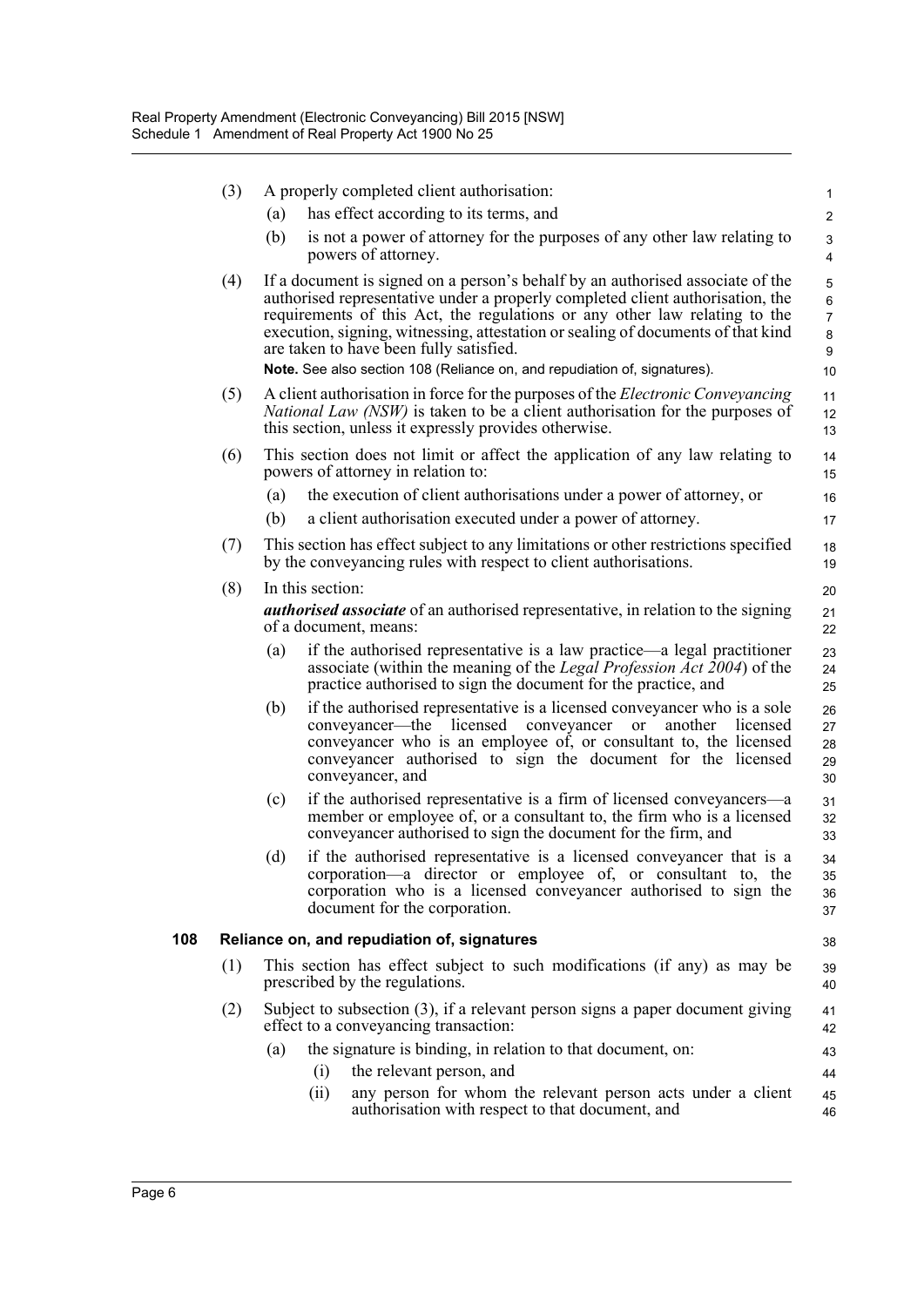|     |                    |     | (b) |                  | the signature is binding, in relation to that document, for the benefit of:                                                                                                                                                             | $\mathbf{1}$                              |
|-----|--------------------|-----|-----|------------------|-----------------------------------------------------------------------------------------------------------------------------------------------------------------------------------------------------------------------------------------|-------------------------------------------|
|     |                    |     |     | (i)              | each of the parties to that document, and                                                                                                                                                                                               | $\overline{2}$                            |
|     |                    |     |     | (ii)             | each authorised representative who acts under a client<br>authorisation with respect to that document, and                                                                                                                              | $\mathfrak{S}$<br>$\overline{\mathbf{4}}$ |
|     |                    |     |     | (iii)            | any person claiming through or under any person to whom<br>subparagraph (i) applies, and                                                                                                                                                | $\mathbf 5$<br>6                          |
|     |                    |     |     | (iv)             | the Registrar-General, once the document is lodged.                                                                                                                                                                                     | $\overline{7}$                            |
|     |                    | (3) |     | establishes:     | A relevant person may repudiate the signature with respect to a paper<br>document giving effect to a conveyancing transaction if the relevant person                                                                                    | 8<br>9<br>10                              |
|     |                    |     | (a) |                  | that the signature was not the relevant person's signature, and                                                                                                                                                                         | 11                                        |
|     |                    |     | (b) |                  | that the signature was not the signature of a person who, at the time of<br>signing the paper document:                                                                                                                                 | 12<br>13                                  |
|     |                    |     |     | (i)              | was an employee, agent, contractor or officer of the relevant<br>person, and                                                                                                                                                            | 14<br>15                                  |
|     |                    |     |     | (ii)             | had the relevant person's express or implied authority to sign any<br>document, and                                                                                                                                                     | 16<br>17                                  |
|     |                    |     | (c) |                  | that neither of the following enabled the signing of the paper document:                                                                                                                                                                | 18                                        |
|     |                    |     |     | (i)              | a failure of the relevant person, or any of the relevant person's<br>employees, agents, contractors or officers, to fully comply with<br>the requirements of the conveyancing rules,                                                    | 19<br>20<br>21                            |
|     |                    |     |     | (ii)             | a failure by the relevant person, or any of the relevant person's<br>employees, agents, contractors or officers, to take reasonable<br>care.                                                                                            | 22<br>23<br>24                            |
|     |                    | (4) |     | authority was:   | For the purposes of subsection $(3)$ (b) $(ii)$ , it does not matter whether the                                                                                                                                                        | 25<br>26                                  |
|     |                    |     | (a) |                  | general, or                                                                                                                                                                                                                             | 27                                        |
|     |                    |     | (b) |                  | limited or restricted to documents of a particular class or to a particular<br>document or in any other way.                                                                                                                            | 28<br>29                                  |
|     |                    | (5) |     | In this section: |                                                                                                                                                                                                                                         | 30                                        |
|     |                    |     |     |                  | <i>modification</i> includes addition, exception, omission or substitution.                                                                                                                                                             | 31                                        |
|     |                    |     |     | authorisation.   | <i>relevant person</i> means an Australian legal practitioner or licensed<br>conveyancer who signs a paper document giving effect to a conveyancing<br>transaction under the authority (or purportedly under the authority) of a client | 32<br>33<br>34<br>35                      |
| 1.3 |                    |     |     |                  | Amendment concerning certifications of correctness                                                                                                                                                                                      | 36                                        |
|     | <b>Section 117</b> |     |     |                  |                                                                                                                                                                                                                                         | 37                                        |
|     |                    |     |     |                  | Omit sections 117 and 117A. Insert instead:                                                                                                                                                                                             | 38                                        |
|     | 117                |     |     |                  | <b>Certificate of correctness</b>                                                                                                                                                                                                       | 39                                        |
|     |                    | (1) |     | it is certified: | The Registrar-General may reject, or may refuse to accept or to take any action<br>in relation to, any primary application, dealing, caveat or priority notice unless                                                                   | 40<br>41<br>42                            |
|     |                    |     | (a) |                  | if it is lodged in electronic form by means of an Electronic Lodgment<br>Network—in accordance with the participation rules made under the<br><i>Electronic Conveyancing National Law (NSW)</i> , or                                    | 43<br>44<br>45                            |
|     |                    |     |     |                  |                                                                                                                                                                                                                                         |                                           |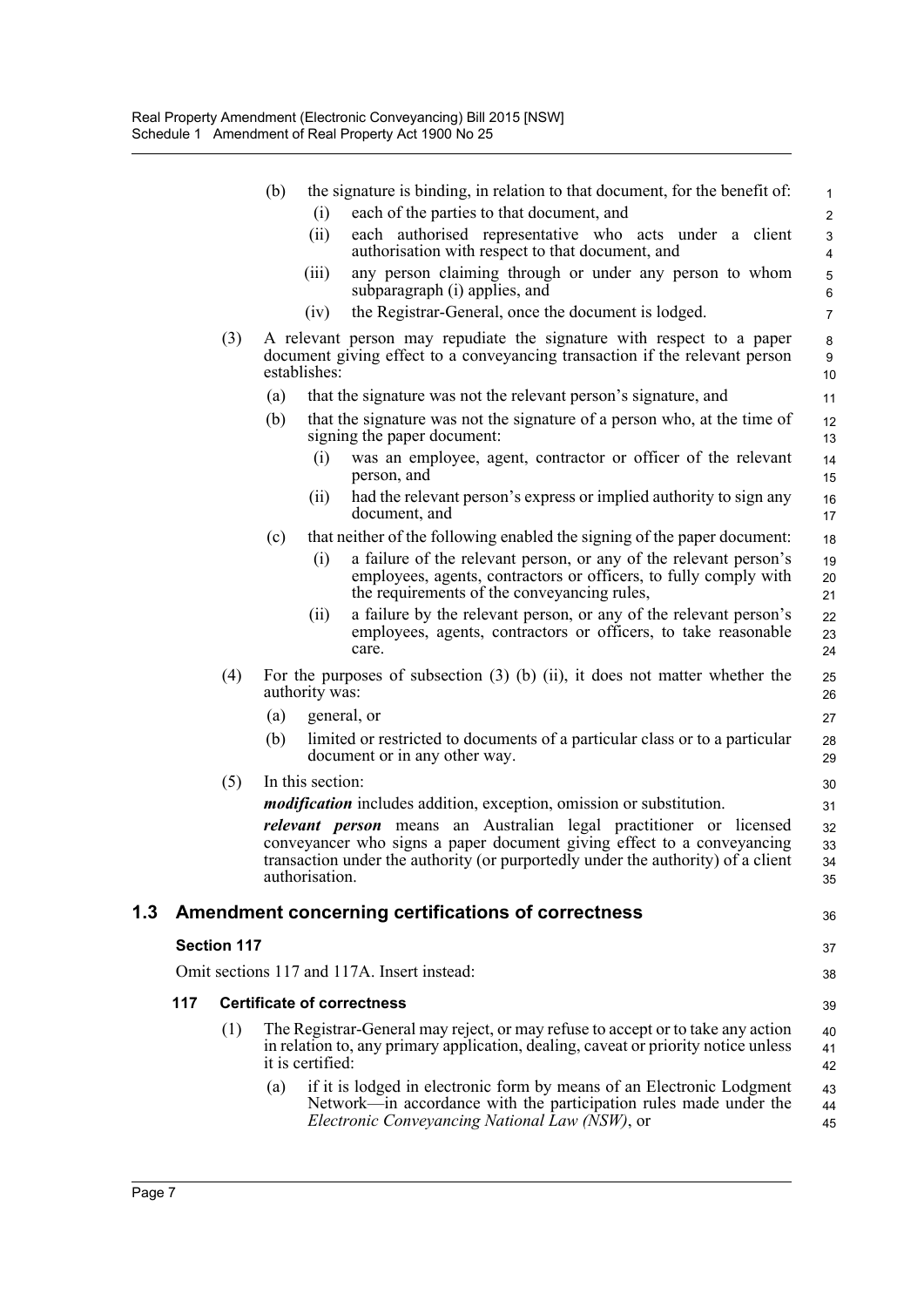- (b) if it is lodged in paper form—in accordance with the conveyancing rules.
- (2) The Registrar-General may reject, or may refuse to accept or to take any action in relation to, any dealing accompanied by a notice (in accordance with section 39 (1B)) unless:
	- (a) in the case of any dealing accompanied by a notice that is lodged by means of an Electronic Lodgment Network—the dealing is accompanied by a certificate in electronic form to the effect that the notice has been lodged electronically in a form and in the manner approved by the Registrar-General and the notice is correct for the purposes of this Act, and
	- (b) in the case of a notice lodged electronically (other than through an Electronic Lodgment Network)—the dealing is accompanied by a certification to the effect that the notice has been lodged electronically in a form and in the manner approved by the Registrar-General and that the notice is correct for the purposes of this Act, and
	- (c) in any other case—the notice bears a certificate in the form required by the conveyancing rules to the effect that the notice is correct for the purposes of this Act.

**Note.** The notice referred to in section 39 (1B) is a notice of the sale or transfer of land.

(3) A certificate referred to in subsection (2) must be signed (or, in the case of an electronic certificate, digitally signed) by:

(a) the person lodging the dealing, or

- (b) a party to the dealing, or
- (c) a solicitor or agent acting for the person lodging, or a party to, the dealing.
- (4) A person must not falsely or negligently certify to the correctness of any application, dealing, caveat or notice referred to in this section. Maximum penalty: 10 penalty units.
- (5) The conviction of a person under subsection (4) does not prevent a person who may have sustained any damage or loss in consequence of an error or mistake in any such certified application, dealing or caveat from recovering damages against the person certifying. 30 31 32 33

#### **1.4 Amendment concerning execution and attestation**

#### **Section 3 Definitions**

35

34

Insert after section 3 (1) (f): (g) A reference to a dealing, caveat, priority notice, instrument or other document that is in paper form being duly executed or witnessed includes a reference to it being certified or otherwise authenticated in accordance with the conveyancing rules. **Note.** See also sections 107 (4) and 108 with respect to the effect of the signing 36 37 38 39 40 41

of documents under the authority or purported authority of client authorisations. 42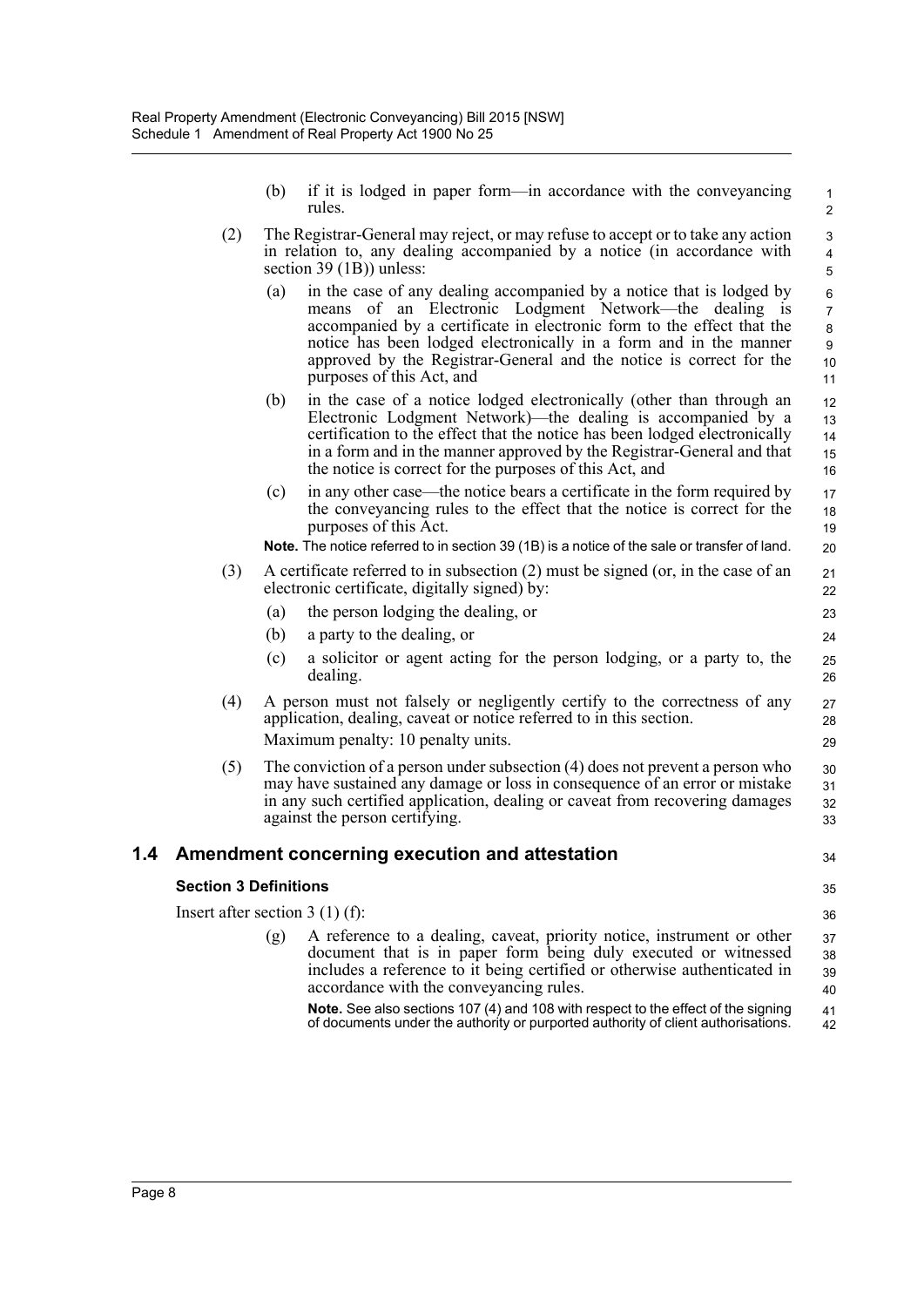| 1.5   |                              |                |     |                               | <b>Amendments concerning priority notices</b>                                                                                                                                                | $\mathbf{1}$   |
|-------|------------------------------|----------------|-----|-------------------------------|----------------------------------------------------------------------------------------------------------------------------------------------------------------------------------------------|----------------|
| [1]   | <b>Section 3 Definitions</b> |                |     |                               |                                                                                                                                                                                              | $\overline{2}$ |
|       |                              |                |     |                               | Omit "or caveat" from the definition of <b>Dealing</b> in section $3(1)(a)$ .                                                                                                                | 3              |
|       |                              |                |     |                               | Insert instead ", caveat or priority notice".                                                                                                                                                | 4              |
| $[2]$ | Section 3 (1) (a)            |                |     |                               |                                                                                                                                                                                              | 5              |
|       |                              |                |     | Insert in alphabetical order: |                                                                                                                                                                                              | 6              |
|       |                              |                |     |                               | <b>Priority notice—A</b> priority notice under Part 7B.                                                                                                                                      | $\overline{7}$ |
| $[3]$ |                              |                |     |                               | Section 36 Lodgment and registration of documents                                                                                                                                            | 8              |
|       |                              |                |     |                               | Omit "or caveat" wherever occurring in section $36(1A)$ –(2).                                                                                                                                | 9              |
|       |                              |                |     |                               | Insert instead ", caveat or priority notice".                                                                                                                                                | 10             |
| [4]   | <b>Section 36 (3)</b>        |                |     |                               |                                                                                                                                                                                              | 11             |
|       |                              |                |     |                               | Insert ", priority notice" after "caveat" wherever occurring.                                                                                                                                | 12             |
| [5]   |                              |                |     |                               | Section 39 Treatment of dealings that do not comply with requirements                                                                                                                        | 13             |
|       |                              |                |     |                               | Omit "or caveat" wherever occurring in section 39 (1A).                                                                                                                                      | 14             |
|       |                              |                |     |                               | Insert instead ", caveat or priority notice".                                                                                                                                                | 15             |
| [6]   |                              |                |     |                               | <b>Section 57 Procedure on default</b>                                                                                                                                                       | 16             |
|       |                              |                |     |                               | Insert after section 57 $(2)$ (b1) $(ii)$ :                                                                                                                                                  | 17             |
|       |                              |                |     | (iii)                         | each person (if any) who has lodged a priority notice and claims<br>as an unregistered mortgagee or chargee to be entitled to an estate<br>or interest in the land mortgaged or charged, and | 18<br>19<br>20 |
| [7]   |                              |                |     |                               | Section 61 Application for foreclosure order                                                                                                                                                 | 21             |
|       |                              |                |     |                               | Insert at the end of section 61 $(1A)(c)$ :                                                                                                                                                  | 22             |
|       |                              |                |     | , and                         |                                                                                                                                                                                              | 23             |
|       |                              |                | (d) |                               | each person (if any) who has lodged a priority notice and claims as an<br>unregistered mortgagee or chargee to be entitled to an estate or interest<br>in the land mortgaged or charged.     | 24<br>25<br>26 |
| [8]   | Part 7B                      |                |     |                               |                                                                                                                                                                                              | 27             |
|       | Insert after Part 7A:        |                |     |                               |                                                                                                                                                                                              | 28             |
|       |                              |                |     |                               | <b>Part 7B Priority notices</b>                                                                                                                                                              | 29             |
|       | 74S                          | Interpretation |     |                               |                                                                                                                                                                                              | 30             |
|       |                              | (1)            |     | In this Part:                 |                                                                                                                                                                                              | 31             |
|       |                              |                |     |                               | <i>registrable form</i> , in relation to a dealing, means that the dealing is in<br>registrable form for the purposes of section 36.                                                         | 32<br>33       |
|       |                              | (2)            |     |                               | In this Part, a reference to a legal or equitable estate in land includes a<br>reference to a subsisting interest in land within the meaning of section 28A.                                 | 34<br>35       |
|       |                              |                |     |                               |                                                                                                                                                                                              |                |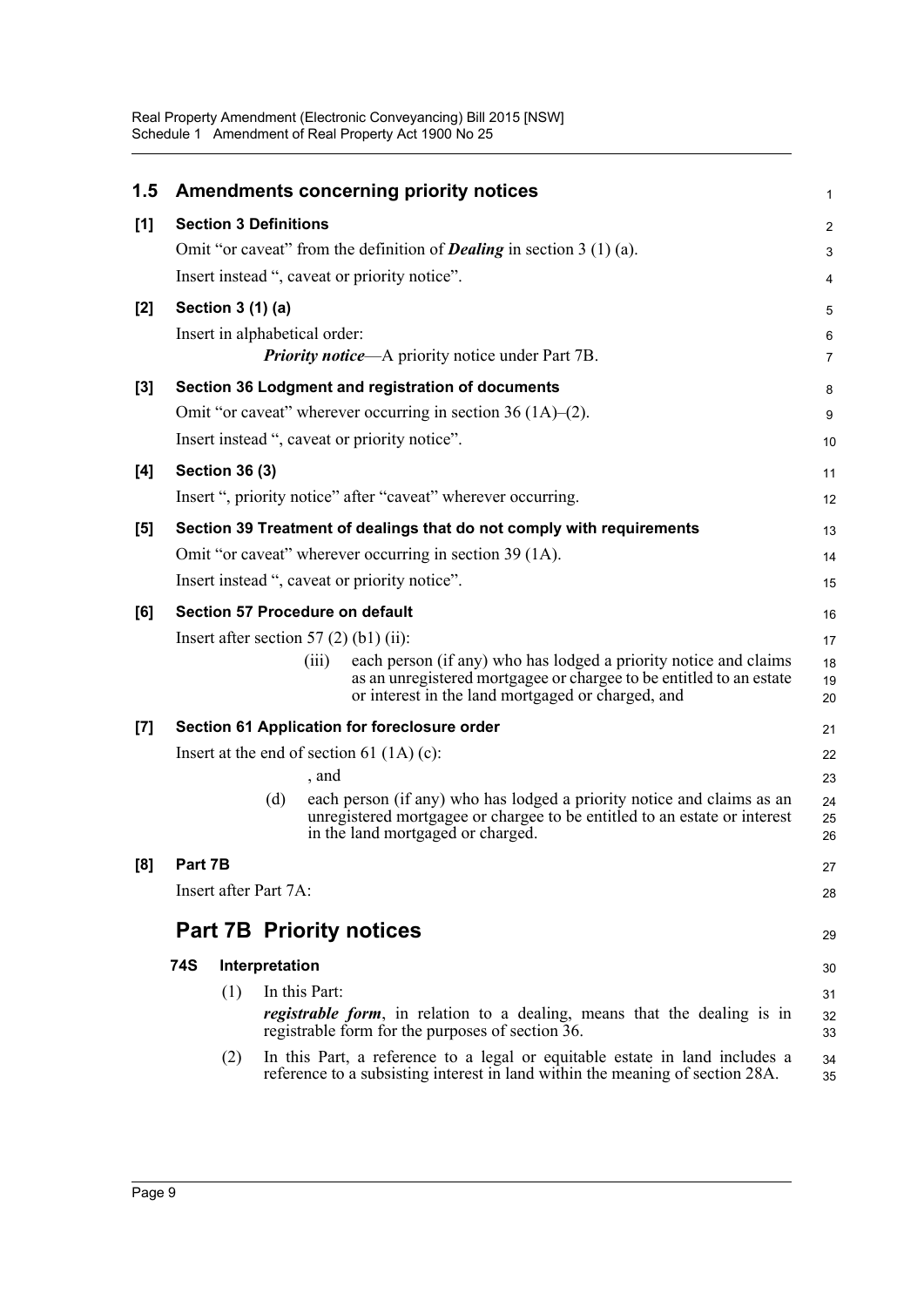#### **74T Lodgment of priority notices**

(1) A person who intends to lodge a dealing to give effect to an entitlement to a legal or equitable estate or interest in land claimed by the person may lodge a priority notice with the Registrar-General with respect to the proposed dealing and any associated dealings (for example, a mortgage created over land that has been sold).

16 17 18

26 27

28

34 35 36

39 40 41

- (2) A priority notice must be in the approved form and lodged in the manner approved by the Registrar-General.
- (3) A person who has lodged a priority notice with respect to a proposed dealing cannot lodge another priority notice with respect to the same dealing unless all previous notices with respect to that dealing are withdrawn or have otherwise ceased to have effect. **Note.** Previous priority notices may be withdrawn for the purposes of this subsection at the same time that the new priority notice is lodged.
- (4) If a priority notice is in the approved form, the Registrar-General may accept lodgment of the priority notice as sufficient evidence that the person who lodged the priority notice, or who had the priority notice lodged on the person's behalf, is entitled to lodge the priority notice. 15
- (5) Without limiting subsection (4), the Registrar-General may require a person who lodges a priority notice to provide, within a reasonable period specified by the Registrar-General, such evidence as the Registrar-General may require relating to the person's entitlement to lodge the notice or the intended timing for the lodgment of a dealing to which the notice relates. **Note.** The Registrar-General may remove a recording of a priority notice under section 74X (2) if evidence that is required under this subsection is not provided. 19 20 21 22 23 24 25
- (6) The Registrar-General is not required to give any person notice of the lodgment or recording in the Register of a priority notice.

#### **74U Registrar-General to enter particulars of priority notice lodged under this Part**

For the purpose only of acknowledging the receipt of a priority notice lodged under this Part, the Registrar-General must, if satisfied that the notice complies with the requirements made in respect of it by and under this Act, record in the Register such particulars of the notice as the Registrar-General considers appropriate (including its current expiry date). 29 30 31 32 33

#### **74V Period during which priority notice has effect**

- (1) The period during which a priority notice has effect is:
	- (a) 60 days from the date of its lodgment, or
	- (b) if that period is extended under this section—90 days from the date of its lodgment. 37 38
- (2) However, a priority notice ceases to have effect before the expiry of its period of duration if:
	- (a) the notice is withdrawn before that expiry, or
	- (b) the dealing or dealings to which the notice relates are lodged before that expiry and the dealing or dealings are registered, withdrawn or rejected by the Registrar-General, or 42 43 44
	- (c) the notice lapses because of the operation of section 74Y (3) before that expiry, or 45 46
	- (d) the Registrar-General has removed the recording of the priority notice under section  $74X(2)(b)$ , (c) or (d) before that expiry. 47 48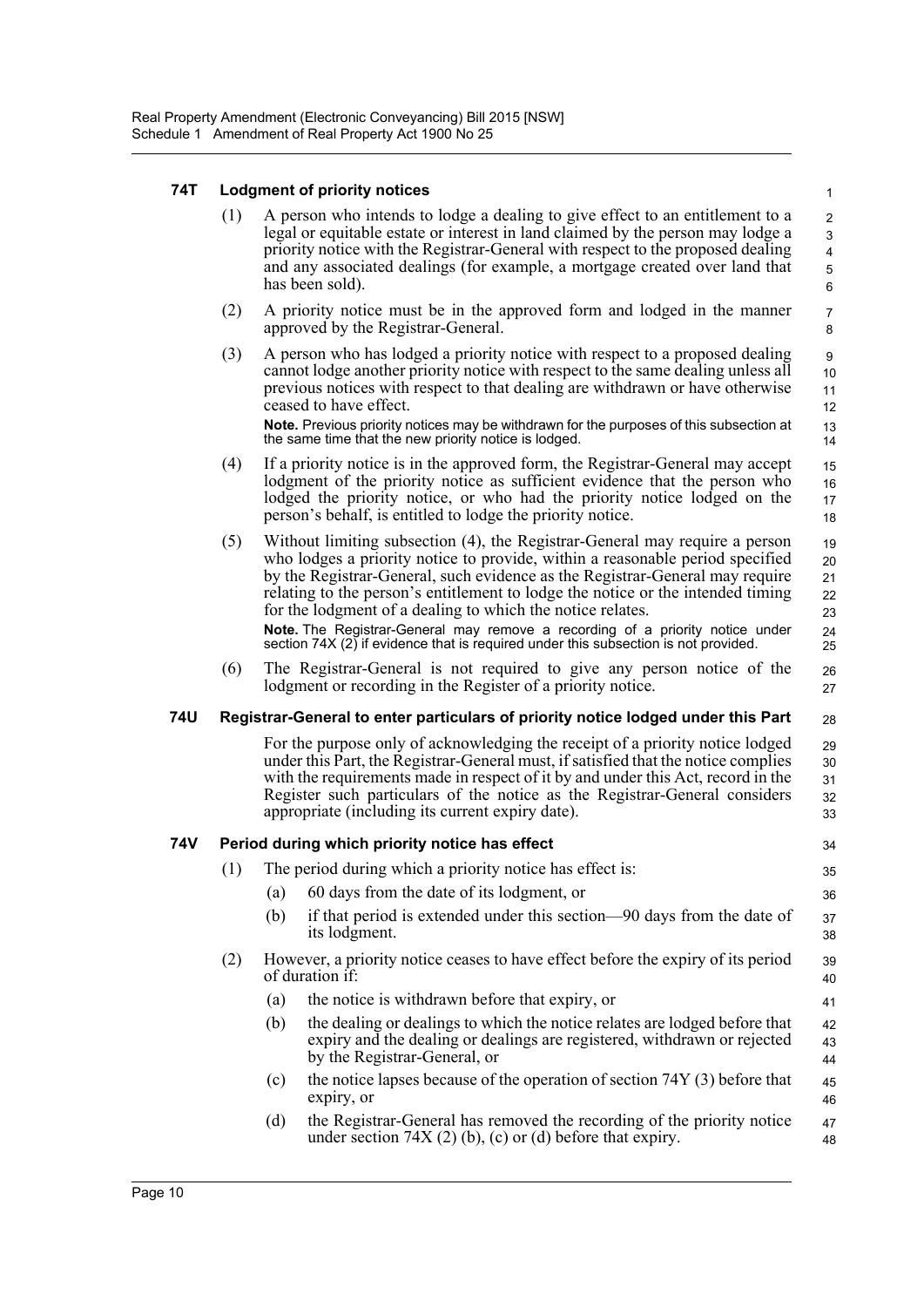| (3) | A person who has lodged a priority notice may apply to the Registrar-General,<br>in the approved form and manner, for an extension of the period of a priority<br>$\overline{2}$<br>notice by a single additional period of 30 days.<br>3 |                                                                                                                                                                                                                                                                                                                                                  |                             |  |  |  |  |
|-----|-------------------------------------------------------------------------------------------------------------------------------------------------------------------------------------------------------------------------------------------|--------------------------------------------------------------------------------------------------------------------------------------------------------------------------------------------------------------------------------------------------------------------------------------------------------------------------------------------------|-----------------------------|--|--|--|--|
| (4) |                                                                                                                                                                                                                                           | The Registrar-General is to grant an extension if the application is duly made<br>before the expiry of the initial 60-day period.                                                                                                                                                                                                                | 4<br>5                      |  |  |  |  |
| (5) |                                                                                                                                                                                                                                           | If more than one priority notice is lodged with respect to the same land, the<br>period during which each notice has effect is to be determined by reference to<br>the lodgment date for the notice concerned.                                                                                                                                   | 6<br>$\overline{7}$<br>8    |  |  |  |  |
|     |                                                                                                                                                                                                                                           | <b>Effect of priority notice</b>                                                                                                                                                                                                                                                                                                                 | 9                           |  |  |  |  |
| (1) |                                                                                                                                                                                                                                           | While a priority notice has effect with respect to a proposed dealing to give<br>effect to an entitlement to an estate or interest in land, the Registrar-General<br>must not, without the consent of the person who lodged the notice, register:                                                                                                | 10<br>11<br>12 <sup>2</sup> |  |  |  |  |
|     | (a)                                                                                                                                                                                                                                       | any dealing on the folio of the Register for the land, or                                                                                                                                                                                                                                                                                        | 13                          |  |  |  |  |
|     | (b)                                                                                                                                                                                                                                       | any plan (including a plan to which section 88B of the <i>Conveyancing</i><br><i>Act 1919</i> applies) relating to the land.                                                                                                                                                                                                                     | 14<br>15                    |  |  |  |  |
| (2) |                                                                                                                                                                                                                                           | Despite subsection $(1)$ , the lodgment of a priority notice does not prevent the<br>Registrar-General from registering any of the following in the Register:                                                                                                                                                                                    | 16<br>17                    |  |  |  |  |
|     | (a)                                                                                                                                                                                                                                       | a dealing in registrable form that was lodged before the notice,                                                                                                                                                                                                                                                                                 | 18                          |  |  |  |  |
|     | (b)                                                                                                                                                                                                                                       | the dealing or dealings to which the notice relates,                                                                                                                                                                                                                                                                                             | 19                          |  |  |  |  |
|     | (c)                                                                                                                                                                                                                                       | a caveat or the withdrawal or lapsing of a caveat,                                                                                                                                                                                                                                                                                               | 20                          |  |  |  |  |
|     | (d)                                                                                                                                                                                                                                       | a vesting or dealing effected in accordance with an order of a court or a<br>provision of a law of this State or the Commonwealth,                                                                                                                                                                                                               | 21<br>22                    |  |  |  |  |
|     | (e)                                                                                                                                                                                                                                       | an application made under section 93 by an executor, administrator or<br>trustee in respect of the estate or interest of a deceased registered<br>proprietor,                                                                                                                                                                                    | 23<br>24<br>25              |  |  |  |  |
|     | (f)                                                                                                                                                                                                                                       | an application under section 12 of the <i>Trustee Act 1925</i> or an order of a<br>court or dealing which, in the opinion of the Registrar-General, effects<br>or evidences a replacement of existing trustees or the appointment of<br>new or additional trustees,                                                                              | 26<br>27<br>28<br>29        |  |  |  |  |
|     | (g)                                                                                                                                                                                                                                       | an application under section 101,                                                                                                                                                                                                                                                                                                                | 30                          |  |  |  |  |
|     | (h)                                                                                                                                                                                                                                       | in relation to a mortgage, charge or covenant charge recorded or lodged<br>in registrable form before the lodgment of the notice—a dealing<br>effected by the mortgagee, chargee or covenant chargee in the exercise<br>of a power of sale or other power or a right conferred by the mortgage,<br>charge or covenant charge or by or under law, | 31<br>32<br>33<br>34<br>35  |  |  |  |  |
|     | (i)                                                                                                                                                                                                                                       | in relation to a lease recorded or lodged in registrable form before the<br>lodgment of the notice—a dealing effected by the lessee pursuant to a<br>right conferred by the lease or by or under law.                                                                                                                                            | 36<br>37<br>38              |  |  |  |  |
|     |                                                                                                                                                                                                                                           | Note. In addition to the matters referred to in this subsection, the Registrar-General is<br>not prevented from taking action with respect to any other matters that are not dealings<br>or plans referred to in subsection (1).                                                                                                                 | 39<br>40<br>41              |  |  |  |  |
| (3) |                                                                                                                                                                                                                                           | If it appears to the Registrar-General that a dealing lodged during the period in<br>which a priority notice has effect is a dealing to which the notice relates, the<br>Registrar-General may:                                                                                                                                                  | 42<br>43<br>44              |  |  |  |  |
|     | (a)                                                                                                                                                                                                                                       | record the dealing in the Register if satisfied that the dealing is a dealing<br>to which the notice relates, or                                                                                                                                                                                                                                 | 45<br>46                    |  |  |  |  |

**74W**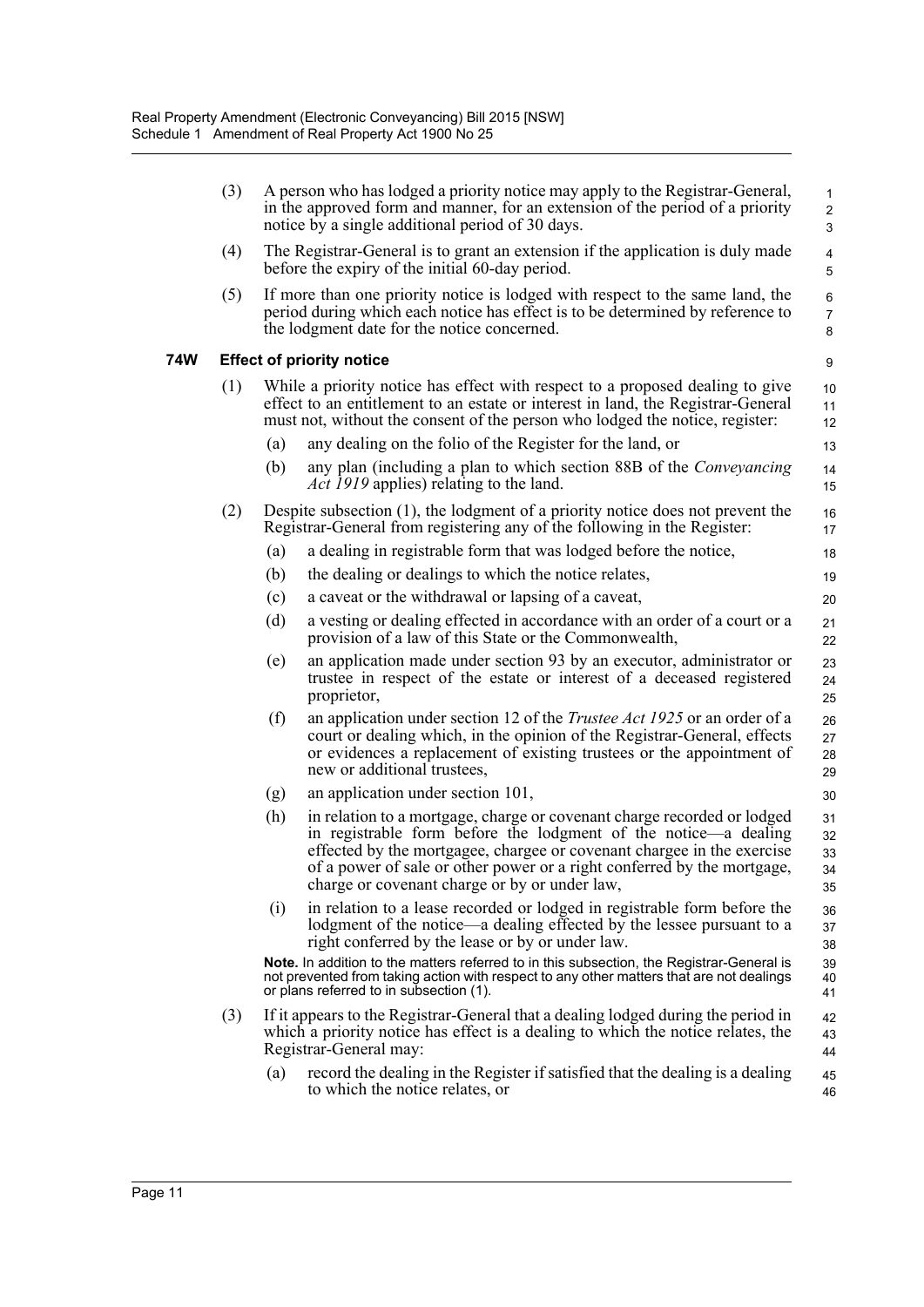|     |     | (b) | request the parties to the dealing to provide such further information as<br>the Registrar-General may require to assist in determining whether the<br>dealing is a dealing to which the notice relates.                                                                | $\mathbf{1}$<br>$\overline{2}$<br>3 |
|-----|-----|-----|-------------------------------------------------------------------------------------------------------------------------------------------------------------------------------------------------------------------------------------------------------------------------|-------------------------------------|
| 74X |     |     | Withdrawal and removal of priority notice                                                                                                                                                                                                                               | 4                                   |
|     | (1) |     | Each of the following persons may withdraw a priority notice, in the approved<br>form and in the manner approved by the Registrar-General, at any time before<br>a priority notice ceases to have effect:                                                               | $\sqrt{5}$<br>6<br>$\overline{7}$   |
|     |     | (a) | the person who has lodged a priority notice or whose proposed dealing<br>is protected by the notice,                                                                                                                                                                    | 8<br>9                              |
|     |     | (b) | an Australian legal practitioner or licensed conveyancer who is<br>representing that person.                                                                                                                                                                            | 10<br>11                            |
|     | (2) |     | The Registrar-General may remove a recording in the Register of a priority<br>notice if the Registrar-General is satisfied that:                                                                                                                                        | 12<br>13                            |
|     |     | (a) | the notice has ceased to have effect, or                                                                                                                                                                                                                                | 14                                  |
|     |     | (b) | the notice does not relate to the land to which the notice purports to<br>relate, or                                                                                                                                                                                    | 15<br>16                            |
|     |     | (c) | the dealing or dealings to which the notice relates are unlikely to be<br>lodged or recorded in the Register before the notice ceases to have<br>effect, or                                                                                                             | 17<br>18<br>19                      |
|     |     | (d) | the person who lodged the notice has not provided evidence required by<br>the Registrar-General under section $74T(5)$ within the period specified<br>by the Registrar-General.                                                                                         | 20<br>21<br>22                      |
| 74Y |     |     | Application to Supreme Court for withdrawal of priority notice                                                                                                                                                                                                          | 23                                  |
|     | (1) |     | Any person who is or claims to be entitled to an estate or interest in the land<br>described in a priority notice may apply to the Supreme Court for an order that<br>the notice be withdrawn by the person who lodged it.                                              | 24<br>25<br>26                      |
|     | (2) |     | If satisfied that it is appropriate to do so in the circumstances, the Supreme<br>Court may:                                                                                                                                                                            | 27<br>28                            |
|     |     | (a) | order the person who lodged the priority notice to withdraw it, and                                                                                                                                                                                                     | 29                                  |
|     |     | (b) | make such other or further orders as it thinks fit.                                                                                                                                                                                                                     | 30                                  |
|     | (3) |     | If the Supreme Court makes an order for the withdrawal of a priority notice<br>and the notice is not withdrawn within the period specified by the order, the<br>notice lapses when a copy of the order is lodged with the Registrar-General<br>after that time expires. | 31<br>32<br>33<br>34                |
| 74Z |     |     | <b>Compensation payable in certain cases</b>                                                                                                                                                                                                                            | 35                                  |
|     | (1) |     | Any person who, without reasonable cause:                                                                                                                                                                                                                               | 36                                  |
|     |     | (a) | lodges a priority notice, or                                                                                                                                                                                                                                            | 37                                  |
|     |     | (b) | refuses or fails to withdraw a priority notice after being requested to do                                                                                                                                                                                              | 38                                  |
|     |     |     | SO.<br>is liable to pay compensation to any person who sustains pecuniary loss that is<br>attributable to the lodgment, refusal or failure.                                                                                                                             | 39<br>40<br>41                      |
|     | (2) |     | Such compensation is recoverable in proceedings taken in a court of<br>competent jurisdiction by the person who claims to have sustained the<br>pecuniary loss.                                                                                                         | 42<br>43<br>44                      |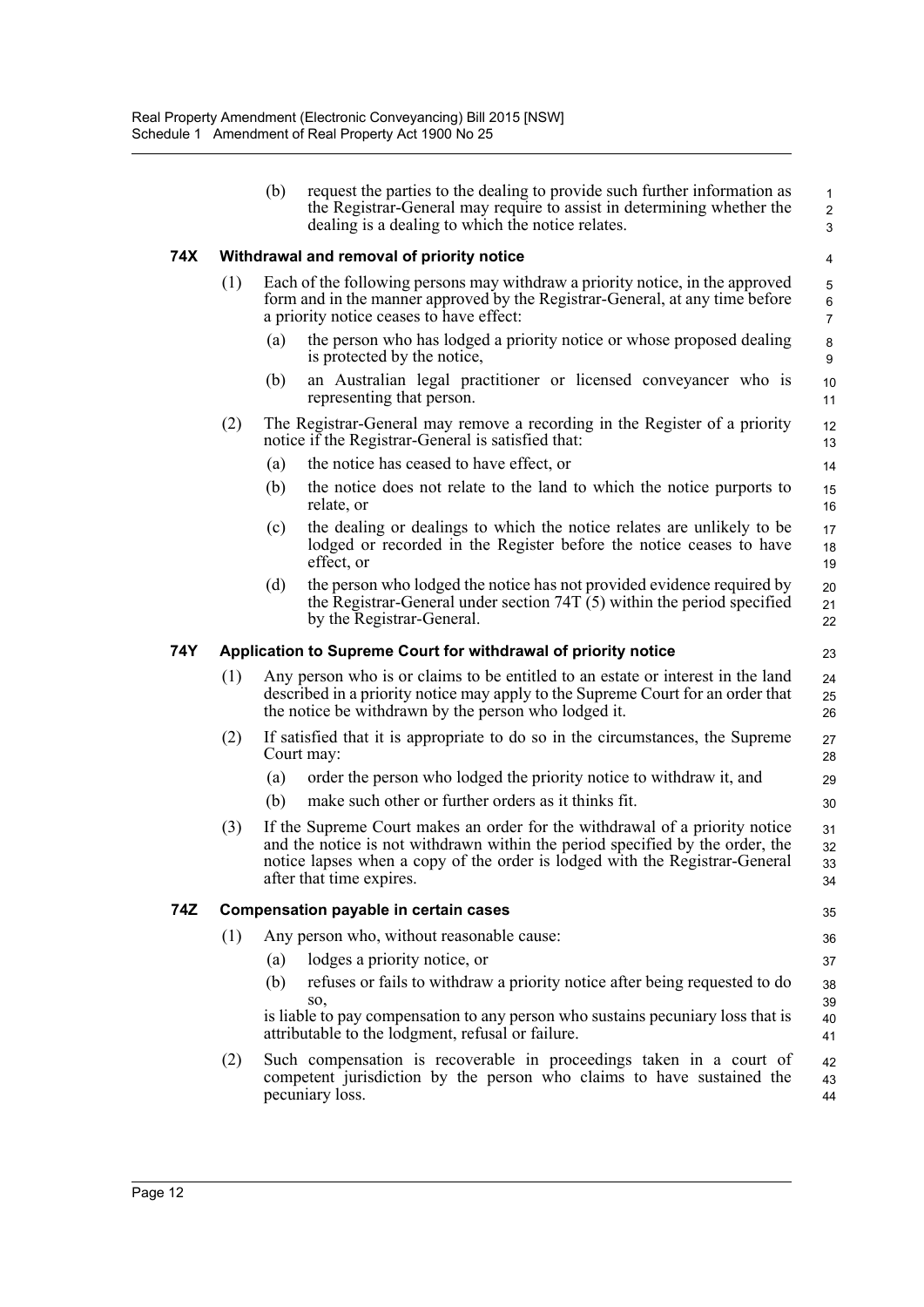| [9]    |                                                                              |                          |     | Section 96D Official search of computer folio                                                                                                                                                                                                   | $\mathbf{1}$        |  |  |  |
|--------|------------------------------------------------------------------------------|--------------------------|-----|-------------------------------------------------------------------------------------------------------------------------------------------------------------------------------------------------------------------------------------------------|---------------------|--|--|--|
|        |                                                                              |                          |     | Insert "or priority notice" after "caveat" wherever occurring in section 96D (2) (b).                                                                                                                                                           | $\overline{2}$      |  |  |  |
| $[10]$ |                                                                              |                          |     | Section 96E Searches to disclose recordings on mortgages etc                                                                                                                                                                                    | 3                   |  |  |  |
|        |                                                                              |                          |     | Insert "or priority notice" after "caveat" wherever occurring.                                                                                                                                                                                  | 4                   |  |  |  |
| $[11]$ |                                                                              |                          |     | Section 105A Effect of recording writ                                                                                                                                                                                                           | $\sqrt{5}$          |  |  |  |
|        |                                                                              |                          |     | Insert at the end of section $105A(1)(r)$ :                                                                                                                                                                                                     | 6                   |  |  |  |
|        |                                                                              |                          | (s) | , or<br>a dealing to which a priority notice that has effect relates.                                                                                                                                                                           | $\overline{7}$<br>8 |  |  |  |
|        |                                                                              |                          |     |                                                                                                                                                                                                                                                 |                     |  |  |  |
| $[12]$ |                                                                              |                          |     | Section 114 Registrar-General may require plan to be lodged<br>Omit "a caveat", "the caveat" and "or caveat" from section 114 (b).                                                                                                              | 9<br>10             |  |  |  |
|        |                                                                              |                          |     | Insert instead "a caveat or priority notice", "the caveat or priority notice" and ", caveat or<br>priority notice", respectively.                                                                                                               | 11<br>12            |  |  |  |
| $[13]$ |                                                                              |                          |     | <b>Section 134 Torrens Assurance Fund</b>                                                                                                                                                                                                       | 13                  |  |  |  |
|        | and $(4)$ .                                                                  |                          |     | Omit "dealing, caveat or withdrawal of caveat" wherever occurring in section 134 (2)                                                                                                                                                            | 14<br>15            |  |  |  |
|        | notice)".                                                                    |                          |     | Insert instead "dealing, caveat or priority notice (or withdrawal of a caveat or priority                                                                                                                                                       | 16<br>17            |  |  |  |
| 1.6    |                                                                              |                          |     | Amendments concerning certificates of title and consents                                                                                                                                                                                        | 18                  |  |  |  |
| [1]    |                                                                              |                          |     | Section 33 Issue of certificates of title                                                                                                                                                                                                       | 19                  |  |  |  |
|        |                                                                              |                          |     | Omit "Notwithstanding subsection (1) but subject to subsection (6), the Registrar-General<br>shall" from section 33 $(5)$ .                                                                                                                     | 20<br>21            |  |  |  |
|        | Insert instead "Without limiting subsection (1), the Registrar-General may". |                          |     |                                                                                                                                                                                                                                                 |                     |  |  |  |
| $[2]$  | <b>Section 33 (6)</b>                                                        |                          |     |                                                                                                                                                                                                                                                 |                     |  |  |  |
|        |                                                                              | Omit the subsection.     |     |                                                                                                                                                                                                                                                 | 24                  |  |  |  |
| $[3]$  |                                                                              | <b>Section 33AAA</b>     |     |                                                                                                                                                                                                                                                 | 25                  |  |  |  |
|        |                                                                              | Insert after section 33: |     |                                                                                                                                                                                                                                                 | 26                  |  |  |  |
|        | 33AAA                                                                        |                          |     | <b>Cessation of issue of certificates of title</b>                                                                                                                                                                                              | 27                  |  |  |  |
|        |                                                                              | (1)                      |     | The Registrar-General may, by order published in the Gazette, declare that the<br>Registrar-General will cease to issue certificates of title under this Act on a<br>specified day (the <i>cessation day</i> ).                                 | 28<br>29<br>30      |  |  |  |
|        |                                                                              | (2)                      |     | The day specified as the cessation day under subsection $(1)$ must be no earlier<br>than the first day after the end of the period of 3 months beginning with the<br>day on which the notice is published in the Gazette under that subsection. | 31<br>32<br>33      |  |  |  |
|        |                                                                              | (3)                      |     | On and from the cessation day:                                                                                                                                                                                                                  | 34                  |  |  |  |
|        |                                                                              |                          | (a) | the Registrar-General is no longer required to issue certificates of title<br>under this Act, and                                                                                                                                               | 35<br>36            |  |  |  |
|        |                                                                              |                          | (b) | in relation to any land where a person (other than the registered<br>proprietor) has control of the right to deal in the land—the<br>Registrar-General may, if the Registrar-General considers it appropriate                                   | 37<br>38<br>39      |  |  |  |
|        |                                                                              |                          |     |                                                                                                                                                                                                                                                 |                     |  |  |  |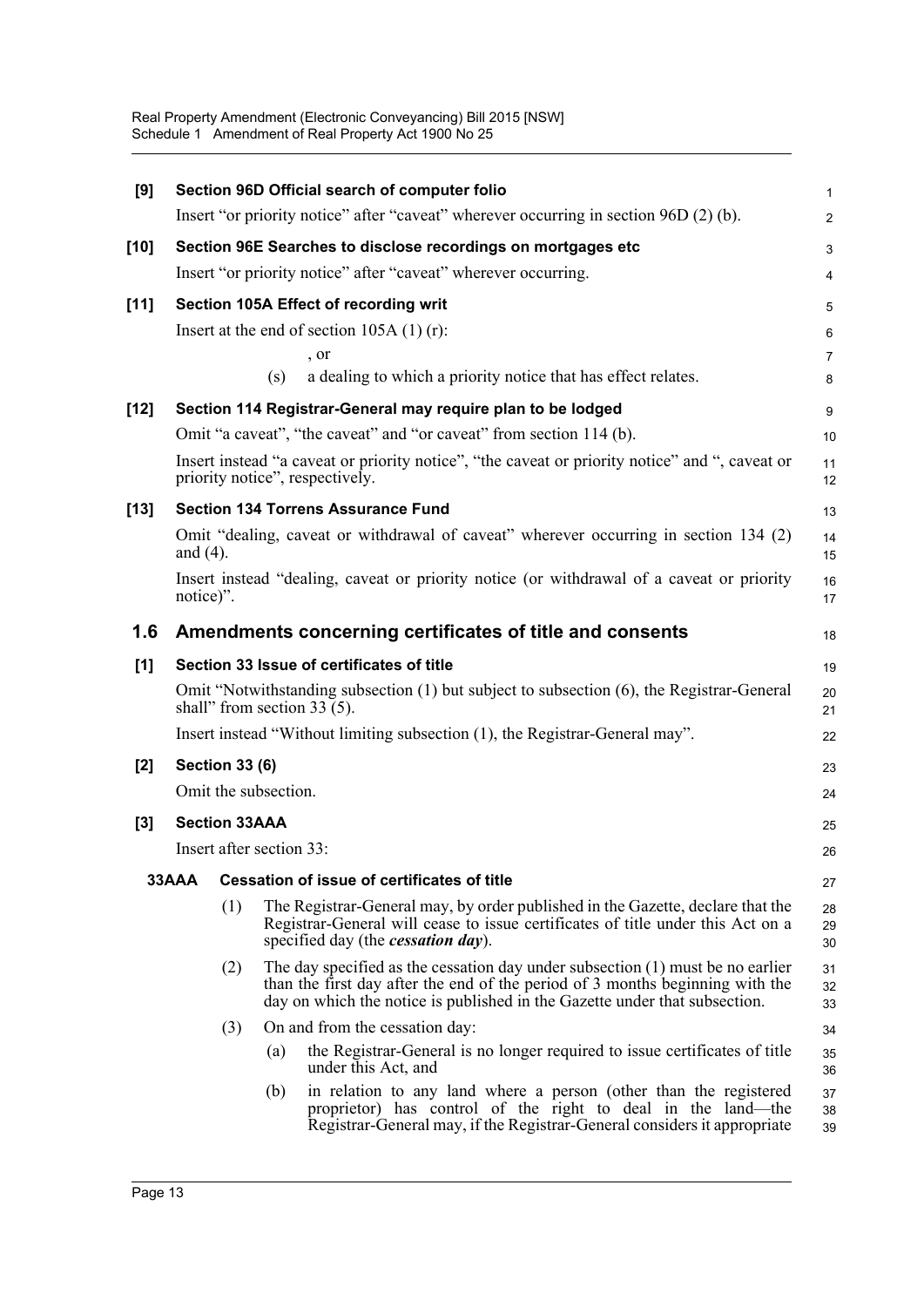|     |                              |      | to do so, make an entry in the folio of the Register for the land, in such<br>form and manner as the Registrar-General considers appropriate,<br>indicating the name of the person who the Registrar-General considers<br>has control of the right to deal in the land, and                                                                     | $\mathbf{1}$<br>$\overline{2}$<br>3<br>$\overline{4}$ |
|-----|------------------------------|------|-------------------------------------------------------------------------------------------------------------------------------------------------------------------------------------------------------------------------------------------------------------------------------------------------------------------------------------------------|-------------------------------------------------------|
|     |                              | (c)  | a certificate of title previously issued has no force or effect for the<br>purposes of a statutory requirement for the lodgment or production of a<br>certificate of title that is imposed in connection with the registration of<br>a matter, and                                                                                              | $\sqrt{5}$<br>$\,6\,$<br>$\overline{7}$<br>8          |
|     |                              | (d)  | a statutory requirement for the lodgment or production of a certificate<br>of title that is imposed in connection with the registration of a matter is<br>taken to be satisfied by the person recorded in the Register as the person<br>having control of the right to deal in the land providing consent to the<br>registration of the matter. | $\boldsymbol{9}$<br>10<br>11<br>12<br>13              |
|     | (4)                          |      | The consent referred to in subsection $(3)$ (d) must:                                                                                                                                                                                                                                                                                           | 14                                                    |
|     |                              | (a)  | be provided in the approved form and in the manner approved by the<br>Registrar-General, and                                                                                                                                                                                                                                                    | 15<br>16                                              |
|     |                              | (b)  | be signed (or, in the case of an electronic consent, digitally signed) by<br>or on behalf of the person who has control of the right to deal in the land.                                                                                                                                                                                       | 17<br>18                                              |
|     | (5)                          |      | The Registrar-General may assume that a person having control of the right to<br>deal in the land who provides such consent to the registration of a matter has<br>all necessary authority to provide it or to withdraw it.                                                                                                                     | 19<br>20<br>21                                        |
|     | (6)                          |      | This section applies despite any other provisions of this Act (including<br>sections 33–33AB) or any other law.                                                                                                                                                                                                                                 | 22<br>23                                              |
|     | (7)                          | Act. | In this section:<br>contained<br>electronic<br>electronic<br>in<br>consent<br>means<br>consent<br>an<br>a<br>communication.<br>statutory requirement means a requirement made by or under this or any other                                                                                                                                     | 24<br>25<br>26<br>27<br>28                            |
| [4] |                              |      | Section 33AA Non-issue of certificate of title                                                                                                                                                                                                                                                                                                  | 29                                                    |
|     |                              |      | Insert after section $33AA(4)$ :                                                                                                                                                                                                                                                                                                                | 30                                                    |
|     | (5)                          |      | For the avoidance of doubt, the Registrar-General may make determinations<br>under this section with respect to the issue of certificates of title in connection<br>with both paper and electronic conveyancing transactions.                                                                                                                   | 31<br>32<br>33                                        |
| 1.7 | <b>Registrars-General</b>    |      | <b>Amendments concerning Registrar-General and Deputy</b>                                                                                                                                                                                                                                                                                       | 34<br>35                                              |
| [1] | <b>Section 3 Definitions</b> |      |                                                                                                                                                                                                                                                                                                                                                 | 36                                                    |
|     |                              |      | Insert in alphabetical order in section $3(1)(a)$ :                                                                                                                                                                                                                                                                                             | 37                                                    |
|     |                              |      | <b>Deputy Registrar-General—A</b> member of staff of the Department who has<br>been designated under section 4B to be a Deputy Registrar-General.                                                                                                                                                                                               | 38<br>39                                              |
|     |                              |      | <b>Registrar-General</b> —The person employed in the Public Service as the<br>Registrar-General.                                                                                                                                                                                                                                                | 40<br>41                                              |
| [2] |                              |      | Section 4A Registrar-General-delegation and seal of office                                                                                                                                                                                                                                                                                      | 42                                                    |
|     |                              |      | Insert "Deputy Registrar-General or" after "to a" in section 4A (1).                                                                                                                                                                                                                                                                            | 43                                                    |

 $[1]$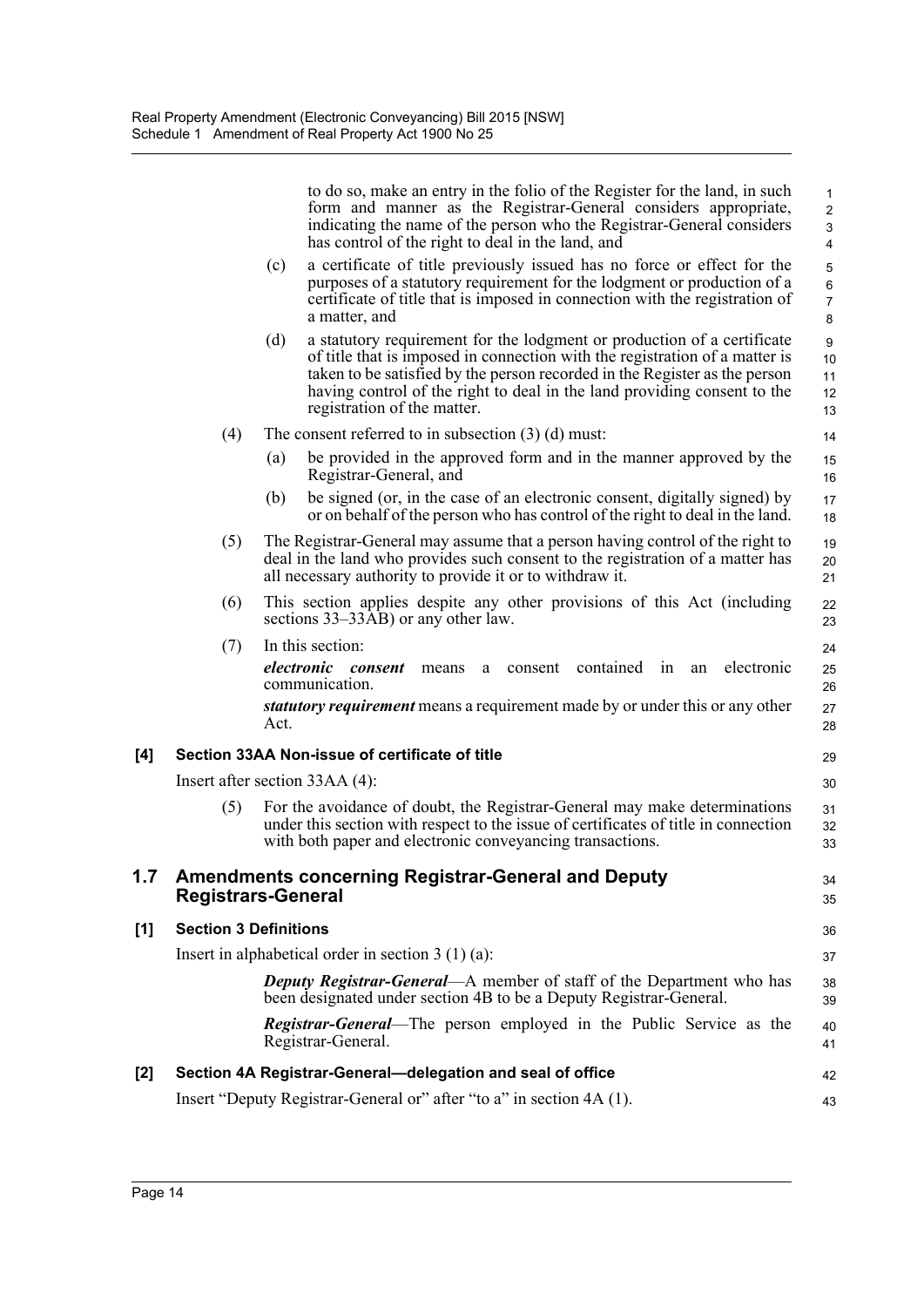| [3] | <b>Section 4B</b><br>Insert after section 4A:                                                                                                                                    |     |                                                                                                                                                                                                                                                                                                                      |                                                                     |                                                                                                                                                                                                                                                                                                                              |                                 |  |  |  |
|-----|----------------------------------------------------------------------------------------------------------------------------------------------------------------------------------|-----|----------------------------------------------------------------------------------------------------------------------------------------------------------------------------------------------------------------------------------------------------------------------------------------------------------------------|---------------------------------------------------------------------|------------------------------------------------------------------------------------------------------------------------------------------------------------------------------------------------------------------------------------------------------------------------------------------------------------------------------|---------------------------------|--|--|--|
|     |                                                                                                                                                                                  |     |                                                                                                                                                                                                                                                                                                                      |                                                                     |                                                                                                                                                                                                                                                                                                                              |                                 |  |  |  |
|     | 4B                                                                                                                                                                               |     | <b>Deputy Registrars-General</b>                                                                                                                                                                                                                                                                                     |                                                                     |                                                                                                                                                                                                                                                                                                                              |                                 |  |  |  |
|     |                                                                                                                                                                                  | (1) | The Registrar-General may, by instrument in writing, designate one or more<br>members of staff of the Department to be Deputy Registrars-General.                                                                                                                                                                    |                                                                     |                                                                                                                                                                                                                                                                                                                              |                                 |  |  |  |
|     |                                                                                                                                                                                  | (2) | If                                                                                                                                                                                                                                                                                                                   | more                                                                | Deputy Registrar-General<br>than<br>designated,<br>one<br>$\overline{1}S$<br>the<br>Registrar-General may, in the instrument designating a person to be a Deputy<br>Registrar-General or by a subsequent instrument in writing, designate one of<br>the Deputy Registrars-General to be the Senior Deputy Registrar-General. | 6<br>$\boldsymbol{7}$<br>8<br>9 |  |  |  |
|     |                                                                                                                                                                                  | (3) |                                                                                                                                                                                                                                                                                                                      | A Deputy Registrar-General has such powers and functions as may be: |                                                                                                                                                                                                                                                                                                                              |                                 |  |  |  |
|     |                                                                                                                                                                                  |     | (a)                                                                                                                                                                                                                                                                                                                  |                                                                     | assigned to the Deputy Registrar-General by the Registrar-General, and                                                                                                                                                                                                                                                       | 11                              |  |  |  |
|     |                                                                                                                                                                                  |     | (b)                                                                                                                                                                                                                                                                                                                  |                                                                     | conferred or imposed on the Deputy Registrar-General by or under this<br>or any other Act.                                                                                                                                                                                                                                   | 12<br>13                        |  |  |  |
|     |                                                                                                                                                                                  | (4) |                                                                                                                                                                                                                                                                                                                      |                                                                     | A Deputy Registrar-General is to exercise his or her powers and functions<br>(including delegated powers and functions of the Registrar-General) in<br>accordance with any directions given by the Registrar-General.                                                                                                        | 14<br>15<br>16                  |  |  |  |
|     |                                                                                                                                                                                  | (5) |                                                                                                                                                                                                                                                                                                                      | her duties:                                                         | If there is no Registrar-General or the Registrar-General is absent from his or                                                                                                                                                                                                                                              | 17<br>18                        |  |  |  |
|     |                                                                                                                                                                                  |     | (a)                                                                                                                                                                                                                                                                                                                  |                                                                     | in the case where there is only one Deputy Registrar-General—the<br>Deputy Registrar-General may act as the Registrar-General, or                                                                                                                                                                                            | 19<br>20                        |  |  |  |
|     |                                                                                                                                                                                  |     | (b)                                                                                                                                                                                                                                                                                                                  |                                                                     | in the case where there is more than one Deputy Registrar-General—the<br>Senior Deputy Registrar-General may act as the Registrar-General.                                                                                                                                                                                   | 21<br>22                        |  |  |  |
|     |                                                                                                                                                                                  | (6) | A Deputy Registrar-General acting as the Registrar-General under<br>subsection (5) has the same powers and functions as the Registrar-General and<br>anything done by the Deputy Registrar-General in the exercise of those powers<br>and functions has same effect as if it had been done by the Registrar-General. |                                                                     |                                                                                                                                                                                                                                                                                                                              |                                 |  |  |  |
| 1.8 |                                                                                                                                                                                  |     |                                                                                                                                                                                                                                                                                                                      |                                                                     | Amendments concerning service of notices on caveators                                                                                                                                                                                                                                                                        | 27                              |  |  |  |
| [1] | Section 74B Lodgment of caveats against primary applications<br>28                                                                                                               |     |                                                                                                                                                                                                                                                                                                                      |                                                                     |                                                                                                                                                                                                                                                                                                                              |                                 |  |  |  |
|     | Omit section 74B (2) (b) (vi). Insert instead:                                                                                                                                   |     |                                                                                                                                                                                                                                                                                                                      |                                                                     |                                                                                                                                                                                                                                                                                                                              | 29                              |  |  |  |
|     |                                                                                                                                                                                  |     |                                                                                                                                                                                                                                                                                                                      | (vi)                                                                | an address in Australia at which notices may be served on the<br>caveator,                                                                                                                                                                                                                                                   | 30<br>31                        |  |  |  |
| [2] | Section 74F Lodgment of caveats against dealings, possessory applications, plans<br>and applications for cancellation of easements or extinguishment of restrictive<br>covenants |     |                                                                                                                                                                                                                                                                                                                      |                                                                     |                                                                                                                                                                                                                                                                                                                              |                                 |  |  |  |
|     | Omit section 74F (5) (b) (viii). Insert instead:                                                                                                                                 |     |                                                                                                                                                                                                                                                                                                                      |                                                                     |                                                                                                                                                                                                                                                                                                                              |                                 |  |  |  |
|     |                                                                                                                                                                                  |     |                                                                                                                                                                                                                                                                                                                      | (viii)                                                              | an address in Australia at which notices may be served on the<br>caveator,                                                                                                                                                                                                                                                   | 36<br>37                        |  |  |  |